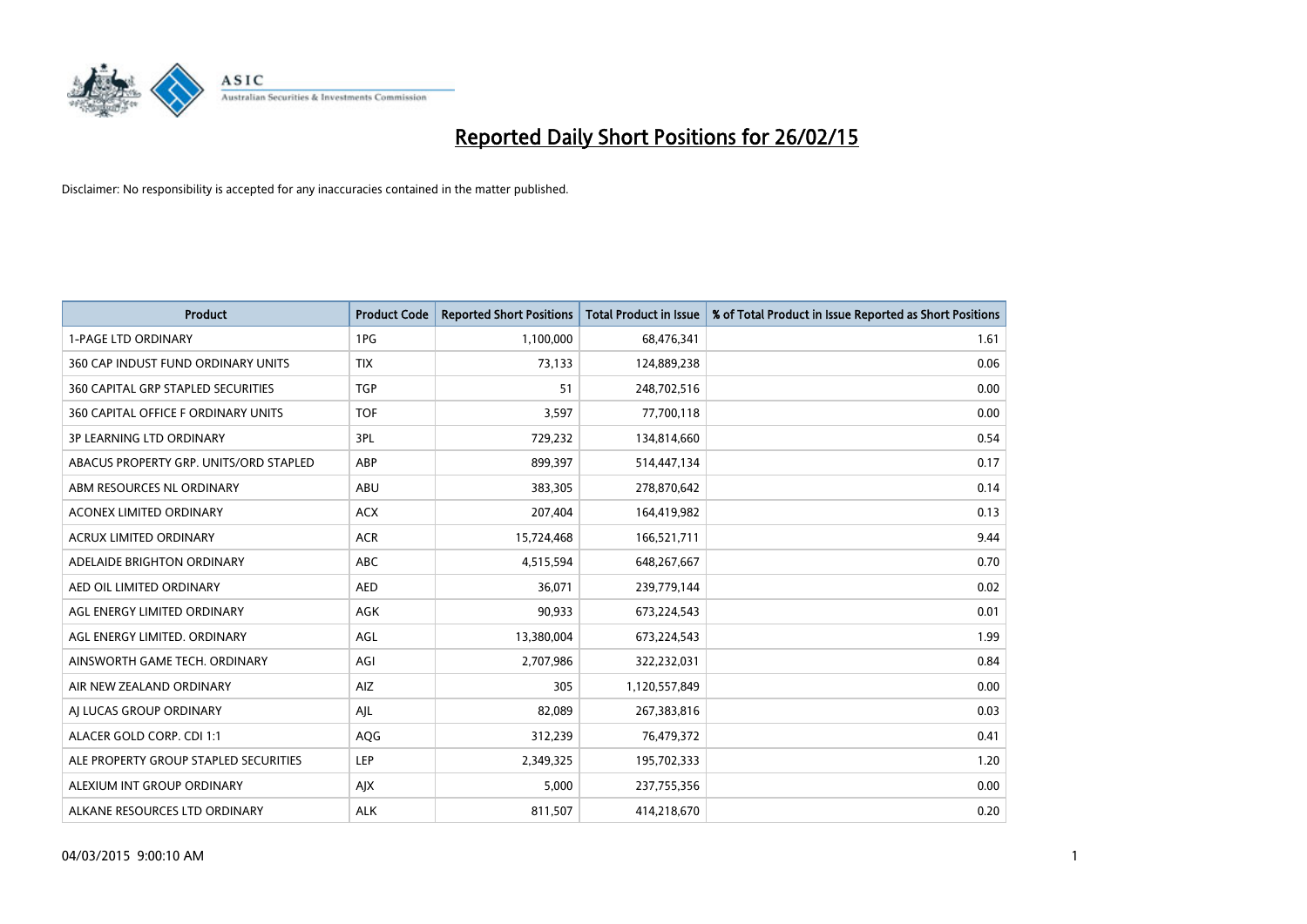

| <b>Product</b>                          | <b>Product Code</b> | <b>Reported Short Positions</b> | <b>Total Product in Issue</b> | % of Total Product in Issue Reported as Short Positions |
|-----------------------------------------|---------------------|---------------------------------|-------------------------------|---------------------------------------------------------|
| ALLIANCE AVIATION ORDINARY              | AQZ                 | 1,897                           | 106,429,638                   | 0.00                                                    |
| ALLIANCE RESOURCES ORDINARY             | AGS                 | 2                               | 373,214,219                   | 0.00                                                    |
| ALS LTD ORDINARY                        | <b>ALQ</b>          | 33,822,348                      | 407,246,306                   | 8.31                                                    |
| ALTIUM LIMITED ORDINARY                 | <b>ALU</b>          | 109,346                         | 129,272,762                   | 0.08                                                    |
| ALUMINA LIMITED ORDINARY                | <b>AWC</b>          | 8,909,134                       | 2,806,225,615                 | 0.32                                                    |
| AMALGAMATED HOLDINGS ORDINARY           | AHD                 | 286                             | 157,963,509                   | 0.00                                                    |
| AMCOM TELECOMM. ORDINARY                | AMM                 | 1,932,545                       | 266,399,148                   | 0.73                                                    |
| AMCOR LIMITED ORDINARY                  | AMC                 | 4,527,225                       | 1,206,684,923                 | 0.38                                                    |
| AMP LIMITED ORDINARY                    | AMP                 | 12,831,434                      | 2,957,737,964                 | 0.43                                                    |
| ANSELL LIMITED ORDINARY                 | <b>ANN</b>          | 4,189,974                       | 153,139,924                   | 2.74                                                    |
| ANTARES ENERGY LTD ORDINARY             | AZZ                 | 98,544                          | 241,580,932                   | 0.04                                                    |
| ANZ BANKING GRP LTD ORDINARY            | ANZ                 | 14,401,565                      | 2,765,980,222                 | 0.52                                                    |
| APA GROUP STAPLED SECURITIES            | APA                 | 11,947,173                      | 1,114,307,369                 | 1.07                                                    |
| APN NEWS & MEDIA ORDINARY               | <b>APN</b>          | 3,046,986                       | 1,029,041,356                 | 0.30                                                    |
| AQUARIUS PLATINUM. ORDINARY             | <b>AOP</b>          | 2,821,700                       | 1,502,695,183                 | 0.19                                                    |
| ARB CORPORATION ORDINARY                | ARP                 | 690,851                         | 79,156,214                    | 0.87                                                    |
| ARDENT LEISURE GROUP STAPLED SECURITIES | AAD                 | 5,127,177                       | 438,666,245                   | 1.17                                                    |
| ARENA REIT. STAPLED                     | ARF                 | 219,293                         | 211,949,183                   | 0.10                                                    |
| ARISTOCRAT LEISURE ORDINARY             | ALL                 | 619,122                         | 633,822,253                   | 0.10                                                    |
| ARRIUM LTD ORDINARY                     | ARI                 | 174,783,021                     | 2,937,293,755                 | 5.95                                                    |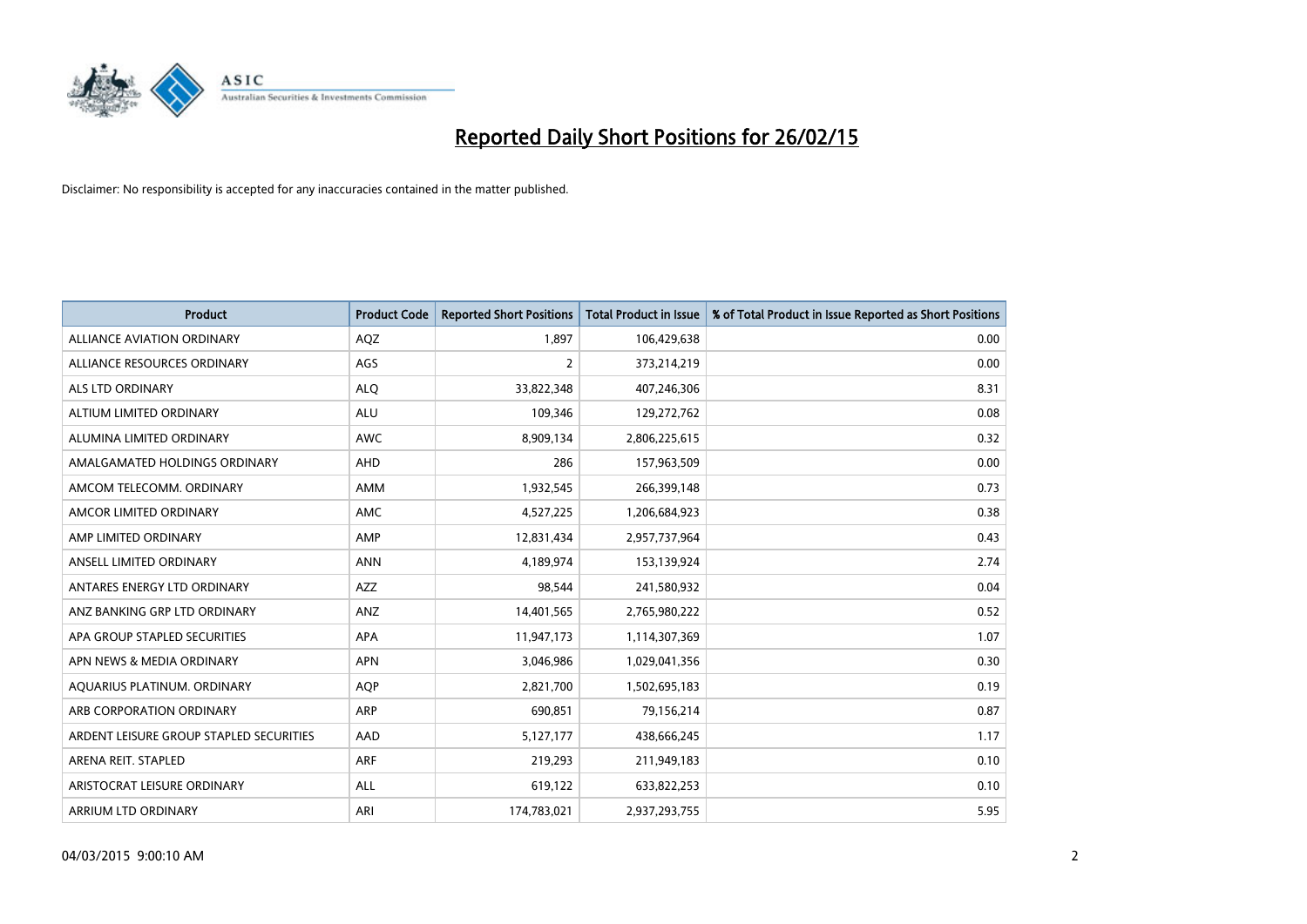

| <b>Product</b>                            | <b>Product Code</b> | <b>Reported Short Positions</b> | <b>Total Product in Issue</b> | % of Total Product in Issue Reported as Short Positions |
|-------------------------------------------|---------------------|---------------------------------|-------------------------------|---------------------------------------------------------|
| ASALEO CARE LIMITED ORDINARY              | AHY                 | 6,901,287                       | 603,469,434                   | 1.14                                                    |
| ASCIANO LIMITED ORDINARY                  | <b>AIO</b>          | 8,732,178                       | 975,385,664                   | 0.90                                                    |
| ASHLEY SERVICES GRP ORDINARY              | <b>ASH</b>          | 786,106                         | 150,000,000                   | 0.52                                                    |
| ASPEN GROUP ORD/UNITS STAPLED             | APZ                 | 41,758                          | 113,183,450                   | 0.04                                                    |
| ASTRO JAP PROP GROUP STAPLED US PROHIBIT. | AJA                 | 55,184                          | 66,449,934                    | 0.08                                                    |
| ASX LIMITED ORDINARY                      | ASX                 | 5,801,531                       | 193,595,162                   | 3.00                                                    |
| ATLAS IRON LIMITED ORDINARY               | <b>AGO</b>          | 102,243,235                     | 919,475,619                   | 11.12                                                   |
| AUCKLAND INTERNATION ORDINARY             | <b>AIA</b>          | 111,020                         | 1,190,484,097                 | 0.01                                                    |
| AURIZON HOLDINGS LTD ORDINARY             | AZJ                 | 75,920,554                      | 2,123,934,162                 | 3.57                                                    |
| AUSDRILL LIMITED ORDINARY                 | <b>ASL</b>          | 24,112,144                      | 312,277,224                   | 7.72                                                    |
| AUSENCO LIMITED ORDINARY                  | AAX                 | 423,054                         | 168,449,799                   | 0.25                                                    |
| AUSNET SERVICES STAPLED SECURITIES        | <b>AST</b>          | 35,240,741                      | 3,466,913,009                 | 1.02                                                    |
| AUST CAREERS NETWORK ORDINARY             | <b>ACO</b>          | 500,000                         | 83,748,775                    | 0.60                                                    |
| AUST INDUSTRIAL REIT UNIT                 | ANI                 | 58,412                          | 96,288,031                    | 0.06                                                    |
| <b>AUSTAL LIMITED ORDINARY</b>            | ASB                 | 84,279                          | 346,865,169                   | 0.02                                                    |
| AUSTBROKERS HOLDINGS ORDINARY             | <b>AUB</b>          | 130,836                         | 61,740,597                    | 0.21                                                    |
| AUSTIN ENGINEERING ORDINARY               | ANG                 | 370,737                         | 84,274,004                    | 0.44                                                    |
| AUSTIN EXPLORATION ORDINARY               | <b>AKK</b>          | 5,809,479                       | 332,607,790                   | 1.75                                                    |
| AUSTRALIAN AGRICULT, ORDINARY             | AAC                 | 4,086,683                       | 532,474,721                   | 0.77                                                    |
| AUSTRALIAN PHARM. ORDINARY                | API                 | 6,908,105                       | 488,115,883                   | 1.42                                                    |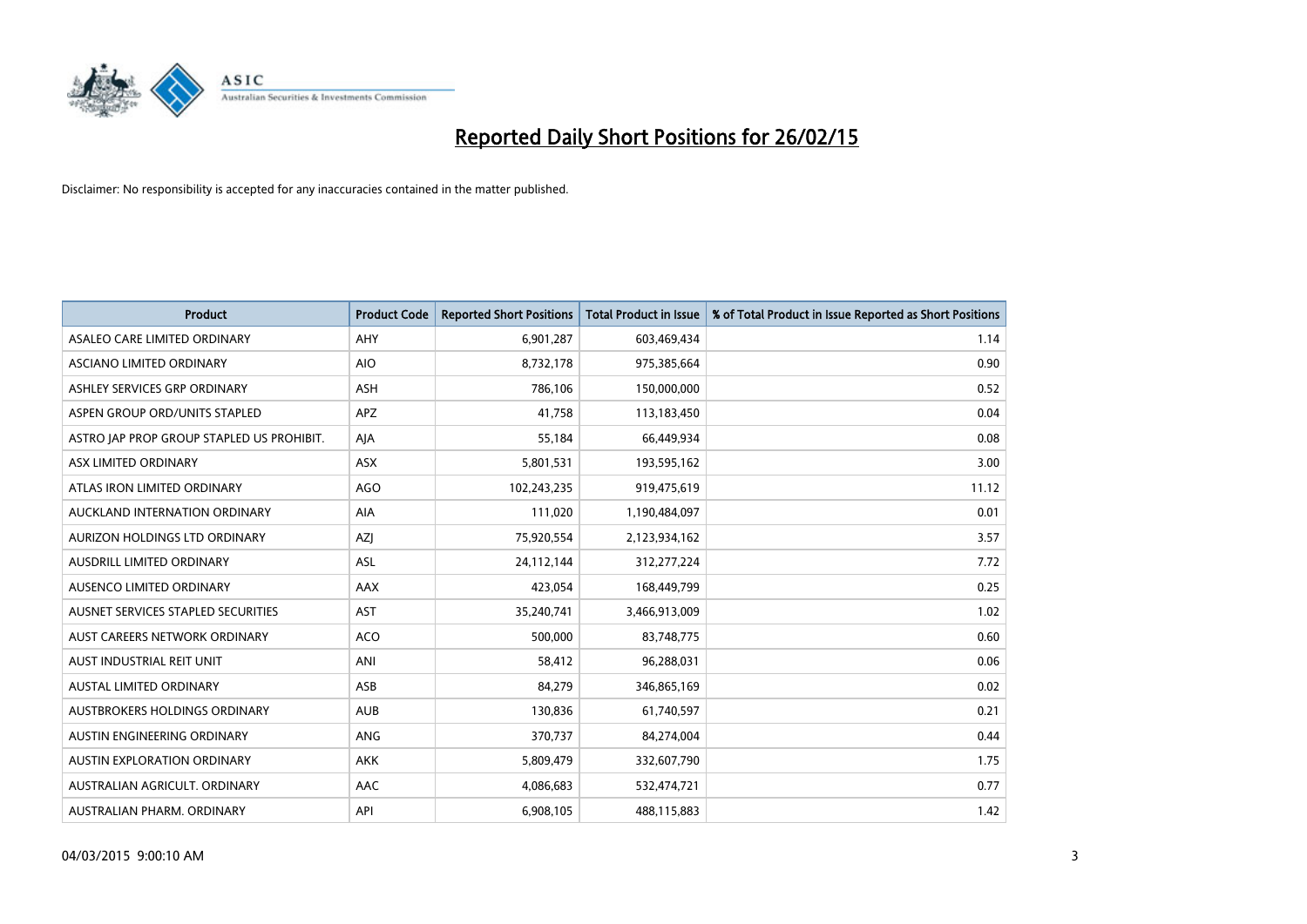

| <b>Product</b>                       | <b>Product Code</b> | <b>Reported Short Positions</b> | <b>Total Product in Issue</b> | % of Total Product in Issue Reported as Short Positions |
|--------------------------------------|---------------------|---------------------------------|-------------------------------|---------------------------------------------------------|
| <b>AUTOMOTIVE HOLDINGS ORDINARY</b>  | AHE                 | 3,057,410                       | 306,437,941                   | 1.00                                                    |
| AVEO GROUP STAPLED SECURITIES        | <b>AOG</b>          | 586,104                         | 499,484,314                   | 0.12                                                    |
| AWE LIMITED ORDINARY                 | <b>AWE</b>          | 24,477,414                      | 525,861,050                   | 4.65                                                    |
| AZONTO PET LTD ORDINARY              | APY                 | $\mathbf{1}$                    | 1,159,375,100                 | 0.00                                                    |
| AZUMAH RESOURCES ORDINARY            | <b>AZM</b>          | $\mathbf{1}$                    | 393,850,639                   | 0.00                                                    |
| <b>BANDANNA ENERGY ORDINARY</b>      | <b>BND</b>          | 17,540,654                      | 528,481,199                   | 3.32                                                    |
| BANK OF QUEENSLAND. ORDINARY         | <b>BOQ</b>          | 5,789,890                       | 366,982,047                   | 1.58                                                    |
| <b>BASE RES LIMITED ORDINARY</b>     | <b>BSE</b>          | 332,868                         | 563,902,771                   | 0.06                                                    |
| <b>BATHURST RES LTD. ORDINARY</b>    | <b>BRL</b>          | 207,998                         | 947,828,434                   | 0.02                                                    |
| <b>BC IRON LIMITED ORDINARY</b>      | <b>BCI</b>          | 16,307,928                      | 196,196,992                   | 8.31                                                    |
| BEACH ENERGY LIMITED ORDINARY        | <b>BPT</b>          | 56,993,262                      | 1,297,496,886                 | 4.39                                                    |
| BEADELL RESOURCE LTD ORDINARY        | <b>BDR</b>          | 35,777,476                      | 798,657,280                   | 4.48                                                    |
| BEGA CHEESE LTD ORDINARY             | <b>BGA</b>          | 2,704,397                       | 152,602,945                   | 1.77                                                    |
| BENDIGO AND ADELAIDE ORDINARY        | <b>BEN</b>          | 17,028,123                      | 450,940,880                   | 3.78                                                    |
| BERKELEY RESOURCES ORDINARY          | <b>BKY</b>          | 236,656                         | 180,361,323                   | 0.13                                                    |
| BETASHARESCASHETF ETF UNITS          | AAA                 | 250                             | 14,486,989                    | 0.00                                                    |
| BHP BILLITON LIMITED ORDINARY        | <b>BHP</b>          | 10,231,446                      | 3,211,691,105                 | 0.32                                                    |
| <b>BIGAIR GROUP LIMITED ORDINARY</b> | <b>BGL</b>          | 9,750                           | 174,695,976                   | 0.01                                                    |
| <b>BILLABONG ORDINARY</b>            | <b>BBG</b>          | 7,063,901                       | 990,370,034                   | 0.71                                                    |
| <b>BIONOMICS LIMITED ORDINARY</b>    | <b>BNO</b>          | 23,497                          | 417,669,567                   | 0.01                                                    |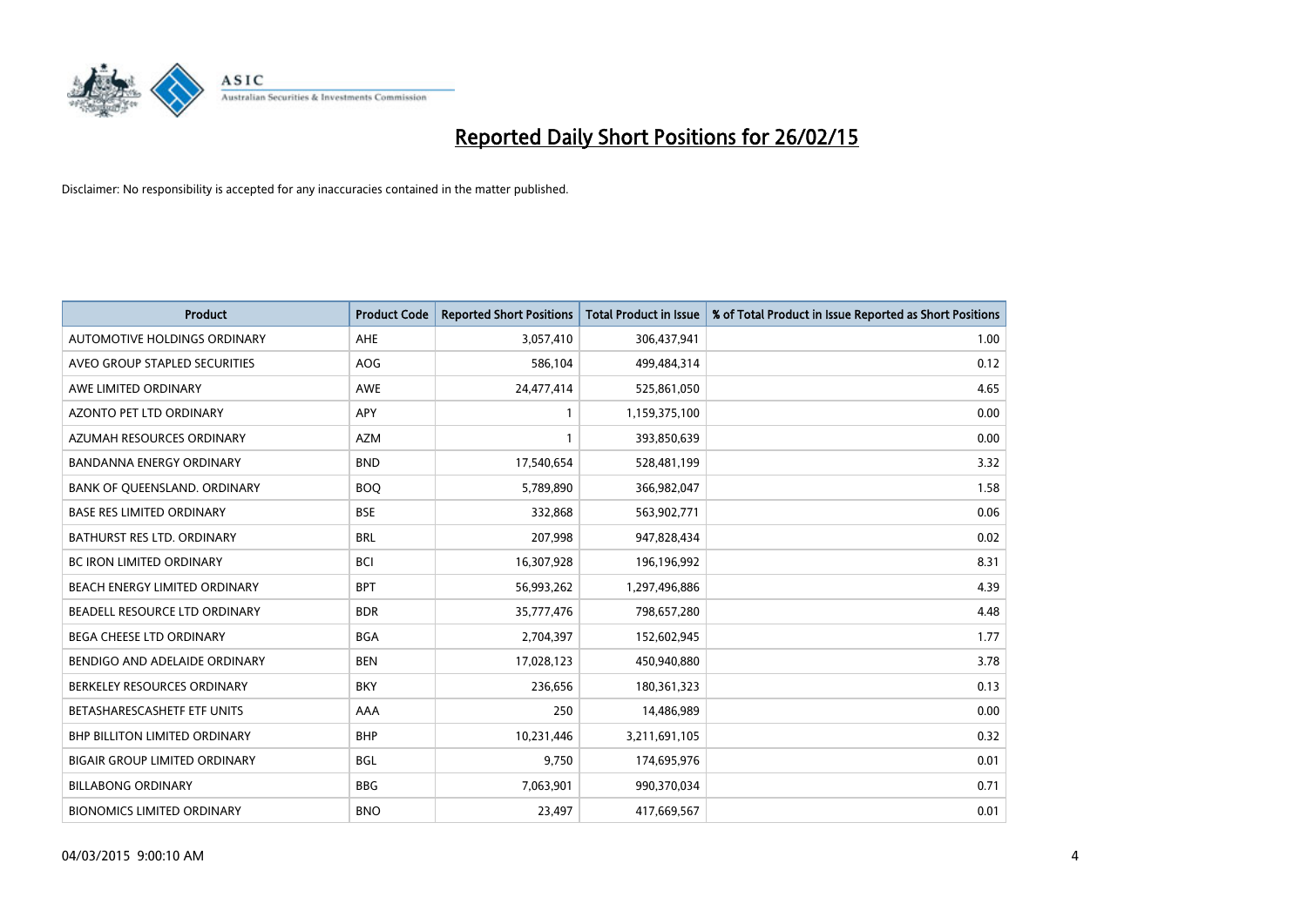

| <b>Product</b>                      | <b>Product Code</b> | <b>Reported Short Positions</b> | <b>Total Product in Issue</b> | % of Total Product in Issue Reported as Short Positions |
|-------------------------------------|---------------------|---------------------------------|-------------------------------|---------------------------------------------------------|
| <b>BLACKHAM RESOURCES ORDINARY</b>  | <b>BLK</b>          | 950,629                         | 177,864,434                   | 0.53                                                    |
| BLACKMORES LIMITED ORDINARY         | BKL                 | 18,502                          | 17,224,284                    | 0.11                                                    |
| <b>BLUESCOPE STEEL LTD ORDINARY</b> | <b>BSL</b>          | 4,406,887                       | 559,227,871                   | 0.79                                                    |
| <b>BOART LONGYEAR ORDINARY</b>      | <b>BLY</b>          | 17,486,321                      | 930,864,944                   | 1.88                                                    |
| <b>BORA BORA RESOURCES ORDINARY</b> | <b>BBR</b>          | 247,808                         | 35,970,000                    | 0.69                                                    |
| <b>BORAL LIMITED, ORDINARY</b>      | <b>BLD</b>          | 9,405,357                       | 782,736,249                   | 1.20                                                    |
| <b>BRADKEN LIMITED ORDINARY</b>     | <b>BKN</b>          | 4,514,761                       | 171,027,249                   | 2.64                                                    |
| <b>BRAMBLES LIMITED ORDINARY</b>    | <b>BXB</b>          | 3,352,640                       | 1,566,289,727                 | 0.21                                                    |
| <b>BREVILLE GROUP LTD ORDINARY</b>  | <b>BRG</b>          | 3,264,784                       | 130,095,322                   | 2.51                                                    |
| <b>BRICKWORKS LIMITED ORDINARY</b>  | <b>BKW</b>          | 48,379                          | 148,403,478                   | 0.03                                                    |
| BT INVESTMENT MNGMNT ORDINARY       | <b>BTT</b>          | 3,518                           | 292,408,424                   | 0.00                                                    |
| <b>BURSON GROUP LTD ORDINARY</b>    | <b>BAP</b>          | 512,394                         | 163,585,666                   | 0.31                                                    |
| <b>BURU ENERGY ORDINARY</b>         | <b>BRU</b>          | 15,830,214                      | 339,997,078                   | 4.66                                                    |
| <b>BWP TRUST ORDINARY UNITS</b>     | <b>BWP</b>          | 17,222,094                      | 639,724,826                   | 2.69                                                    |
| <b>CABCHARGE AUSTRALIA ORDINARY</b> | CAB                 | 8,806,539                       | 120,430,683                   | 7.31                                                    |
| <b>CADENCE CAPITAL ORDINARY</b>     | <b>CDM</b>          | 162,300                         | 199,990,438                   | 0.08                                                    |
| CALTEX AUSTRALIA ORDINARY           | <b>CTX</b>          | 236,093                         | 270,000,000                   | 0.09                                                    |
| CAPE LAMBERT RES LTD ORDINARY       | <b>CFE</b>          | 280,137                         | 626,686,586                   | 0.04                                                    |
| <b>CAPITOL HEALTH ORDINARY</b>      | CAJ                 | 354,996                         | 522,280,212                   | 0.07                                                    |
| <b>CARDNO LIMITED ORDINARY</b>      | CDD                 | 16,714,013                      | 164,564,684                   | 10.16                                                   |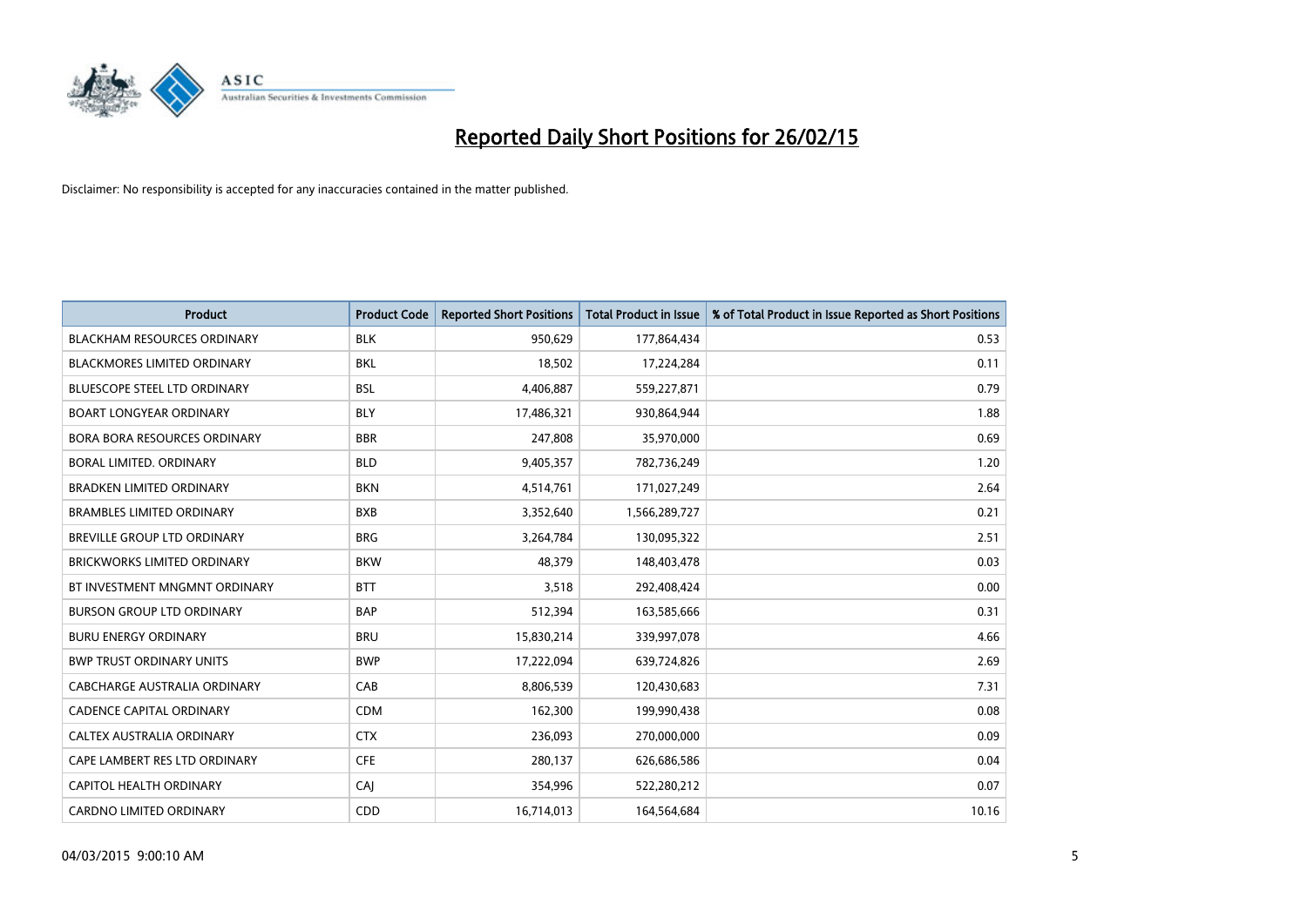

| <b>Product</b>                          | <b>Product Code</b> | <b>Reported Short Positions</b> | <b>Total Product in Issue</b> | % of Total Product in Issue Reported as Short Positions |
|-----------------------------------------|---------------------|---------------------------------|-------------------------------|---------------------------------------------------------|
| CARNARVON PETROLEUM ORDINARY            | <b>CVN</b>          | 1,941,380                       | 988,295,069                   | 0.20                                                    |
| CARNEGIE WAVE ENERGY ORDINARY           | <b>CWE</b>          | 100,500                         | 1,748,807,098                 | 0.01                                                    |
| CARSALES.COM LTD ORDINARY               | <b>CRZ</b>          | 2,713,607                       | 239,001,759                   | 1.14                                                    |
| CARSALES.COM LTD. ORDINARY              | CAR                 | 7,070,555                       | 239,001,759                   | 2.96                                                    |
| <b>CASH CONVERTERS ORDINARY</b>         | CCV                 | 4,338,670                       | 478,876,525                   | 0.91                                                    |
| CEDAR WOODS PROP. ORDINARY              | <b>CWP</b>          | 264,262                         | 78,336,371                    | 0.34                                                    |
| CENTRAL PETROLEUM ORDINARY              | <b>CTP</b>          | 5,736                           | 368,718,957                   | 0.00                                                    |
| CENTURIA METRO REIT STAPLED             | <b>CMA</b>          | 698,404                         | 71,500,158                    | 0.98                                                    |
| CFS RETAIL TRUST GRP STAPLED SECURITIES | <b>CFX</b>          | 4,604,835                       | 3,050,355,727                 | 0.15                                                    |
| <b>CHALLENGER LIMITED ORDINARY</b>      | <b>CGF</b>          | 2,734,104                       | 569,725,821                   | 0.48                                                    |
| CHARTER HALL GROUP STAPLED US PROHIBIT. | <b>CHC</b>          | 2,438,112                       | 355,161,540                   | 0.69                                                    |
| <b>CHARTER HALL RETAIL UNITS</b>        | <b>COR</b>          | 11,587,427                      | 372,893,153                   | 3.11                                                    |
| <b>CHORUS LIMITED ORDINARY</b>          | <b>CNU</b>          | 148,361                         | 396,369,767                   | 0.04                                                    |
| CLINUVEL PHARMACEUT, ORDINARY           | CUV                 | 4,303                           | 44,497,287                    | 0.01                                                    |
| COAL OF AFRICA LTD ORDINARY             | <b>CZA</b>          | 426                             | 1,599,368,613                 | 0.00                                                    |
| COCA-COLA AMATIL ORDINARY               | <b>CCL</b>          | 20,878,842                      | 763,590,249                   | 2.73                                                    |
| COCHLEAR LIMITED ORDINARY               | <b>COH</b>          | 4,490,241                       | 57,081,775                    | 7.87                                                    |
| <b>COCKATOO COAL ORDINARY</b>           | <b>COK</b>          | 167,987                         | 46,335,196,929                | 0.00                                                    |
| <b>CODAN LIMITED ORDINARY</b>           | <b>CDA</b>          | 2,461                           | 177,063,244                   | 0.00                                                    |
| <b>COFFEY INTERNATIONAL ORDINARY</b>    | <b>COF</b>          | 4,158                           | 255,833,165                   | 0.00                                                    |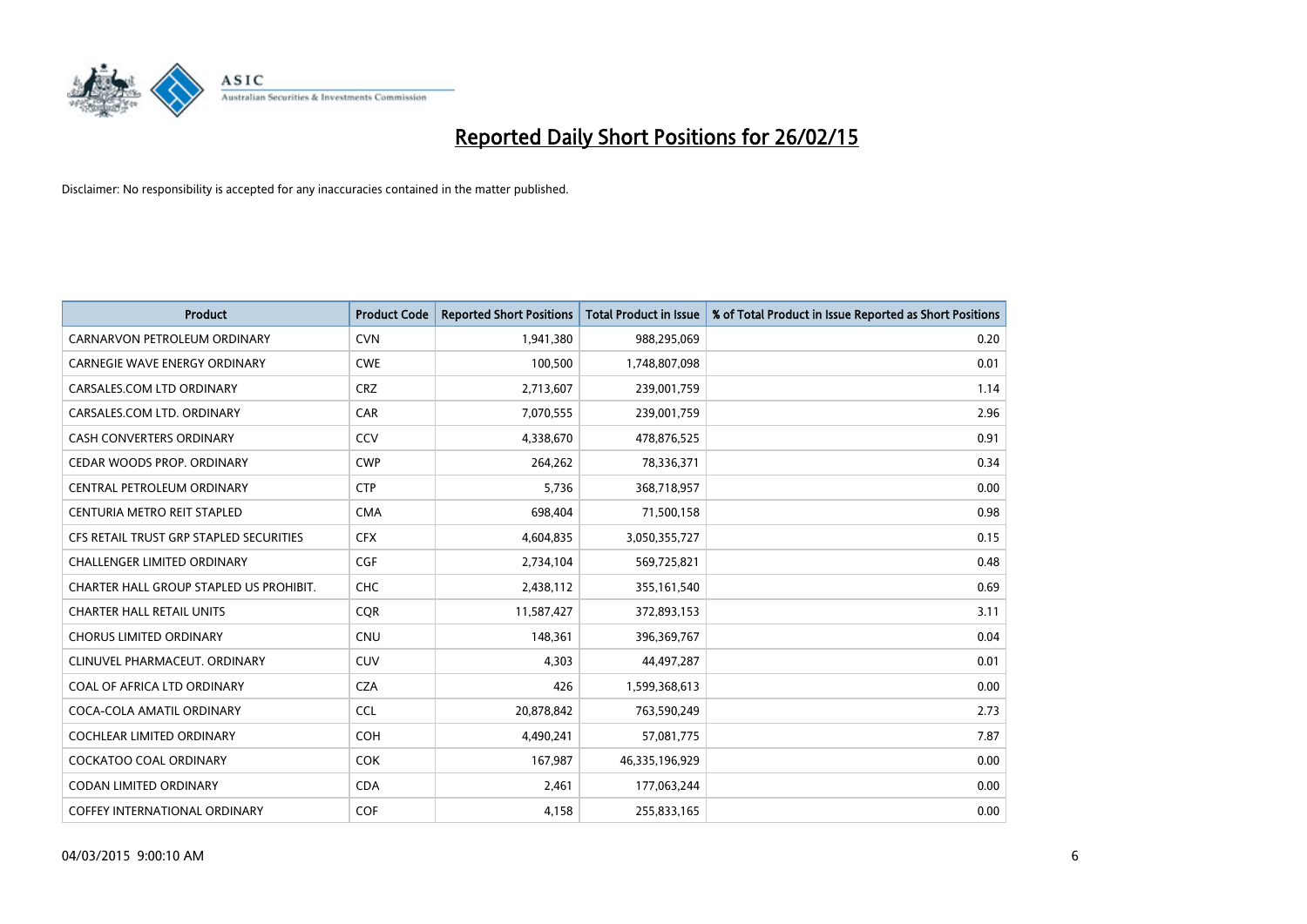

| <b>Product</b>                          | <b>Product Code</b> | <b>Reported Short Positions</b> | <b>Total Product in Issue</b> | % of Total Product in Issue Reported as Short Positions |
|-----------------------------------------|---------------------|---------------------------------|-------------------------------|---------------------------------------------------------|
| <b>COKAL LTD ORDINARY</b>               | <b>CKA</b>          | 6.820                           | 471,487,926                   | 0.00                                                    |
| <b>COLLECTION HOUSE ORDINARY</b>        | <b>CLH</b>          | 1,453,793                       | 130,443,227                   | 1.11                                                    |
| COMMONWEALTH BANK, ORDINARY             | <b>CBA</b>          | 17,526,469                      | 1,621,319,194                 | 1.08                                                    |
| <b>COMPASS RESOURCES ORDINARY</b>       | <b>CMR</b>          | 7,472                           | 1,403,744,100                 | 0.00                                                    |
| <b>COMPUTERSHARE LTD ORDINARY</b>       | <b>CPU</b>          | 5,580,897                       | 556,203,079                   | 1.00                                                    |
| <b>COOPER ENERGY LTD ORDINARY</b>       | <b>COE</b>          | 580,840                         | 331,905,323                   | 0.18                                                    |
| <b>CORP TRAVEL LIMITED ORDINARY</b>     | <b>CTD</b>          | 1,114,242                       | 96,993,355                    | 1.15                                                    |
| COVER-MORE GRP LTD ORDINARY             | <b>CVO</b>          | 7,513,934                       | 317,750,000                   | 2.36                                                    |
| <b>CREDIT CORP GROUP ORDINARY</b>       | CCP                 | 389,333                         | 46,296,407                    | 0.84                                                    |
| <b>CROMWELL PROP STAPLED SECURITIES</b> | <b>CMW</b>          | 28,122,423                      | 1,737,728,114                 | 1.62                                                    |
| CROWN RESORTS LTD ORDINARY              | <b>CWN</b>          | 17,024,077                      | 728,394,185                   | 2.34                                                    |
| <b>CSG LIMITED ORDINARY</b>             | CSV                 | 707,954                         | 284,148,839                   | 0.25                                                    |
| <b>CSL LIMITED ORDINARY</b>             | <b>CSL</b>          | 1,407,066                       | 473,895,326                   | 0.30                                                    |
| <b>CSR LIMITED ORDINARY</b>             | <b>CSR</b>          | 9,807,826                       | 506,000,315                   | 1.94                                                    |
| <b>CUDECO LIMITED ORDINARY</b>          | CDU                 | 8,934,682                       | 248,722,167                   | 3.59                                                    |
| DECMIL GROUP LIMITED ORDINARY           | <b>DCG</b>          | 1,091,925                       | 168,657,794                   | 0.65                                                    |
| DEVINE LIMITED ORDINARY                 | <b>DVN</b>          | 1,548                           | 158,730,556                   | 0.00                                                    |
| DEXUS PROPERTY GROUP STAPLED UNITS      | <b>DXS</b>          | 2,672,803                       | 905,531,797                   | 0.30                                                    |
| DICK SMITH HLDGS ORDINARY               | <b>DSH</b>          | 15,304,481                      | 236,511,364                   | 6.47                                                    |
| DISCOVERY METALS LTD ORDINARY           | <b>DML</b>          | 364,894                         | 644,039,581                   | 0.06                                                    |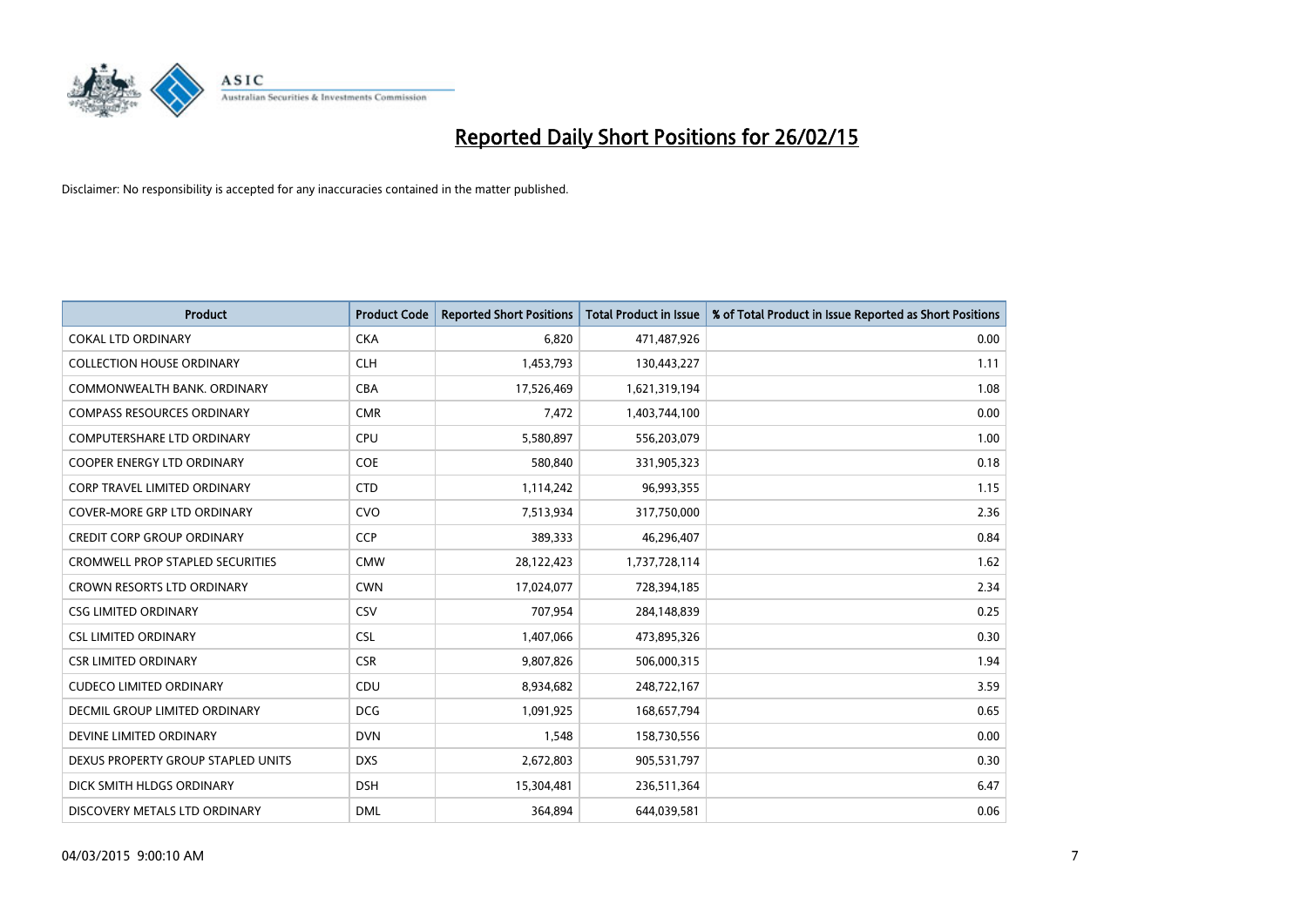

| <b>Product</b>                          | <b>Product Code</b> | <b>Reported Short Positions</b> | <b>Total Product in Issue</b> | % of Total Product in Issue Reported as Short Positions |
|-----------------------------------------|---------------------|---------------------------------|-------------------------------|---------------------------------------------------------|
| DOMINO PIZZA ENTERPR ORDINARY           | <b>DMP</b>          | 1,424,664                       | 86,560,773                    | 1.65                                                    |
| DONACO INTERNATIONAL DEFERRED EX OPTION | <b>DNAN</b>         | 9,348                           | 3,026,655                     | 0.31                                                    |
| DONACO INTERNATIONAL ORDINARY           | <b>DNA</b>          | 11,780,052                      | 617,285,804                   | 1.91                                                    |
| DOWNER EDI LIMITED ORDINARY             | <b>DOW</b>          | 22,528,529                      | 435,399,975                   | 5.17                                                    |
| DRILLSEARCH ENERGY ORDINARY             | <b>DLS</b>          | 11,200,494                      | 461,101,450                   | 2.43                                                    |
| DUET GROUP STAPLED US PROHIBIT.         | <b>DUE</b>          | 15,423,232                      | 1,493,678,915                 | 1.03                                                    |
| <b>DULUXGROUP LIMITED ORDINARY</b>      | <b>DLX</b>          | 802,589                         | 388,543,268                   | 0.21                                                    |
| ECHO ENTERTAINMENT ORDINARY             | <b>EGP</b>          | 4,117,894                       | 825,672,730                   | 0.50                                                    |
| <b>ELDERS LIMITED ORDINARY</b>          | <b>ELD</b>          | 712,897                         | 83,734,671                    | 0.85                                                    |
| <b>EMECO HOLDINGS ORDINARY</b>          | <b>EHL</b>          | 15,790,864                      | 599,675,707                   | 2.63                                                    |
| <b>ENDEAVOUR MIN CORP CDI 1:1</b>       | <b>EVR</b>          | 69,262                          | 45,886,643                    | 0.15                                                    |
| <b>ENERGY RESOURCES ORDINARY 'A'</b>    | ERA                 | 10,249,737                      | 517,725,062                   | 1.98                                                    |
| ENERGY WORLD CORPOR. ORDINARY           | <b>EWC</b>          | 48,154,781                      | 1,734,166,672                 | 2.78                                                    |
| <b>ENSOGO LIMITED ORDINARY</b>          | E88                 | 212,387                         | 426,069,834                   | 0.05                                                    |
| EQUITY TRUSTEES ORDINARY                | EQT                 | 49,621                          | 19,270,117                    | 0.26                                                    |
| ERM POWER LIMITED ORDINARY              | EPW                 | 134,235                         | 241,689,186                   | 0.06                                                    |
| ESTIA HEALTH LTD ORDINARY               | EHE                 | 1,021,085                       | 180,885,580                   | 0.56                                                    |
| EVOLUTION MINING LTD ORDINARY           | <b>EVN</b>          | 28,684,121                      | 714,921,647                   | 4.01                                                    |
| FAIRFAX MEDIA LTD ORDINARY              | <b>FXI</b>          | 39,555,407                      | 2,420,475,546                 | 1.63                                                    |
| FAR LTD ORDINARY                        | <b>FAR</b>          | 10,554,547                      | 3,127,058,427                 | 0.34                                                    |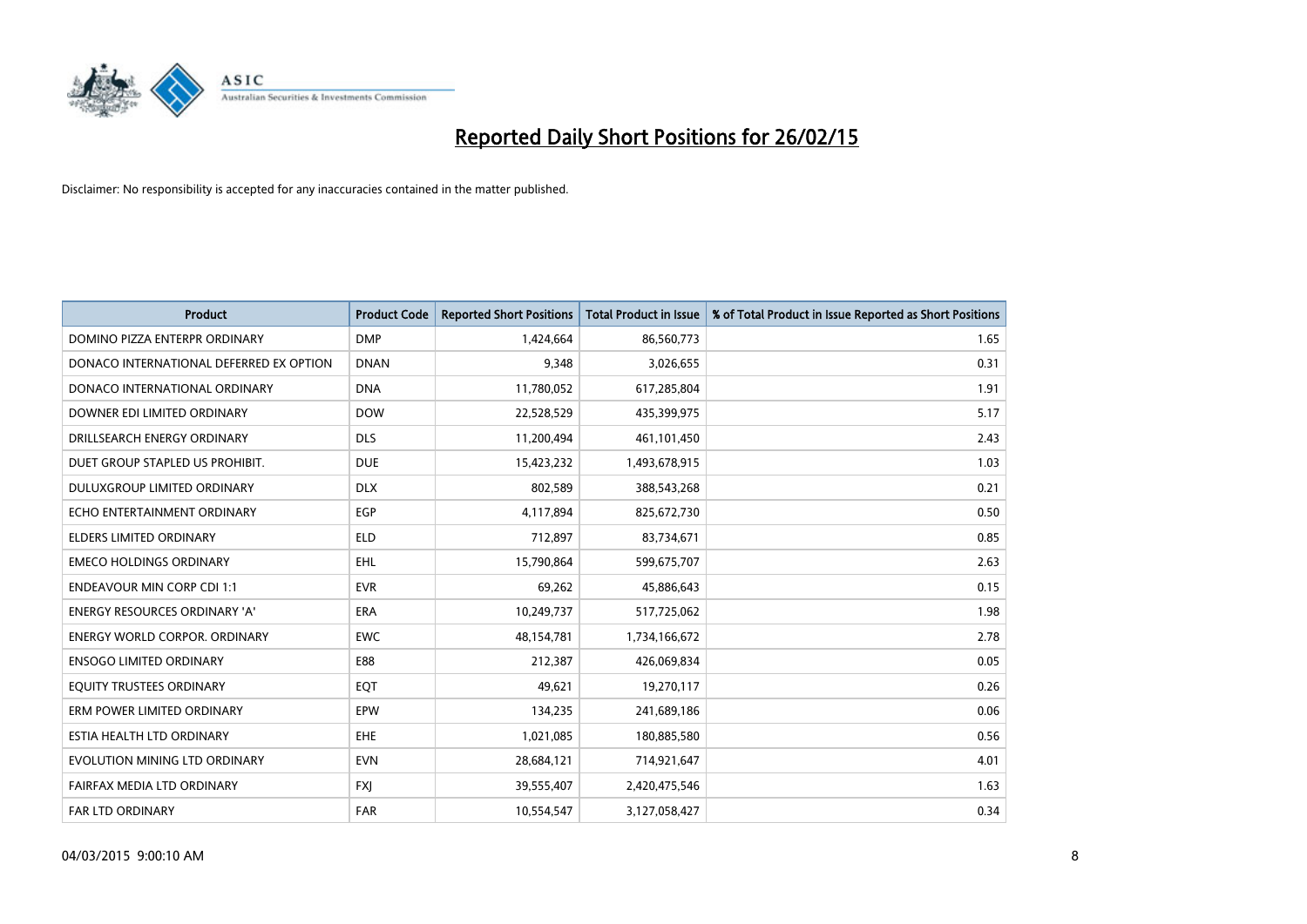

| <b>Product</b>                             | <b>Product Code</b> | <b>Reported Short Positions</b> | <b>Total Product in Issue</b> | % of Total Product in Issue Reported as Short Positions |
|--------------------------------------------|---------------------|---------------------------------|-------------------------------|---------------------------------------------------------|
| FEDERATION CNTRES ORD/UNIT STAPLED SEC     | FDC                 | 3,780,892                       | 1,427,641,565                 | 0.26                                                    |
| FINBAR GROUP LIMITED ORDINARY              | <b>FRI</b>          | 7,164                           | 228,720,815                   | 0.00                                                    |
| FISHER & PAYKEL H. ORDINARY                | <b>FPH</b>          | 51,740                          | 557,917,000                   | 0.01                                                    |
| FLEETWOOD CORP ORDINARY                    | <b>FWD</b>          | 1,277,498                       | 61,039,412                    | 2.09                                                    |
| FLETCHER BUILDING ORDINARY                 | <b>FBU</b>          | 945,339                         | 687,854,788                   | 0.14                                                    |
| FLEXIGROUP LIMITED ORDINARY                | <b>FXL</b>          | 8,526,548                       | 304,096,060                   | 2.80                                                    |
| FLIGHT CENTRE TRAVEL ORDINARY              | <b>FLT</b>          | 8,333,380                       | 100,734,279                   | 8.27                                                    |
| FLINDERS MINES LTD ORDINARY                | <b>FMS</b>          | 56,089                          | 2,762,995,689                 | 0.00                                                    |
| <b>FOCUS MINERALS LTD ORDINARY</b>         | <b>FML</b>          | 2,433,385                       | 9,137,375,877                 | 0.03                                                    |
| <b>FOLKESTONE EDU TRUST UNITS</b>          | <b>FET</b>          | 43,549                          | 244,378,866                   | 0.02                                                    |
| FONTERRA SHARE FUND ORDINARY UNITS         | <b>FSF</b>          | 114,573                         | 121,855,834                   | 0.09                                                    |
| <b>FORTESCUE METALS GRP ORDINARY</b>       | <b>FMG</b>          | 341,476,944                     | 3,113,798,151                 | 10.97                                                   |
| FREEDOM FOOD LTD ORDINARY                  | <b>FNP</b>          | 51,449                          | 152,689,663                   | 0.03                                                    |
| <b>G.U.D. HOLDINGS ORDINARY</b>            | GUD                 | 2,238,648                       | 70,939,492                    | 3.16                                                    |
| <b>G8 EDUCATION LIMITED ORDINARY</b>       | <b>GEM</b>          | 16,408,676                      | 359,151,207                   | 4.57                                                    |
| <b>GALAXY RESOURCES ORDINARY</b>           | GXY                 | 831,022                         | 1,064,783,990                 | 0.08                                                    |
| <b>GBST HOLDINGS ORDINARY</b>              | GBT                 | 1,487                           | 66,561,725                    | 0.00                                                    |
| <b>GDI PROPERTY GRP STAPLED SECURITIES</b> | GDI                 | 457,090                         | 567,575,025                   | 0.08                                                    |
| <b>GENESIS ENERGY LTD ORDINARY</b>         | <b>GNE</b>          | 51,336                          | 1,000,000,000                 | 0.01                                                    |
| <b>GENWORTH MORTGAGE ORDINARY</b>          | <b>GMA</b>          | 20,187,319                      | 650,000,000                   | 3.11                                                    |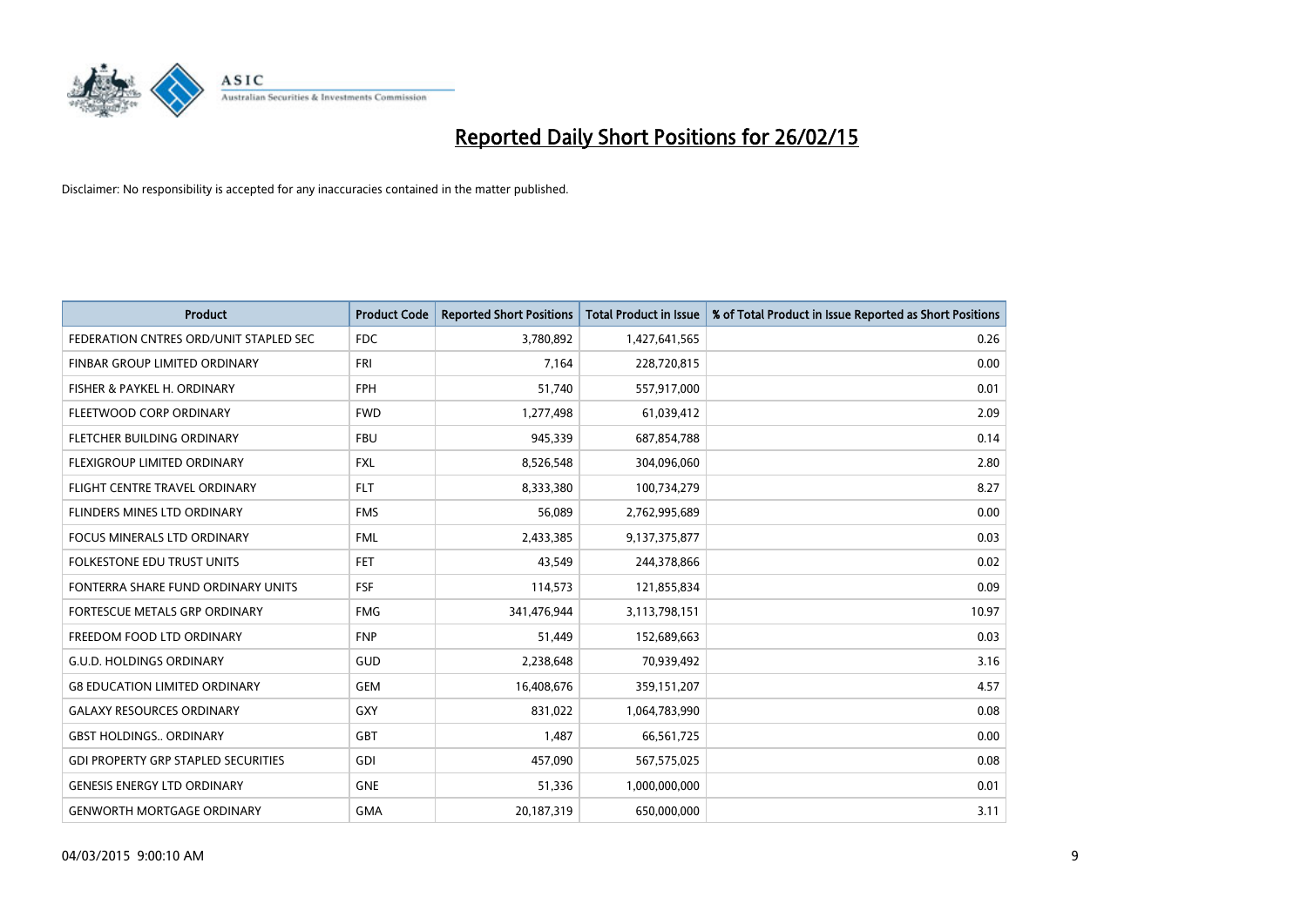

| <b>Product</b>                                   | <b>Product Code</b> | <b>Reported Short Positions</b> | <b>Total Product in Issue</b> | % of Total Product in Issue Reported as Short Positions |
|--------------------------------------------------|---------------------|---------------------------------|-------------------------------|---------------------------------------------------------|
| <b>GEODYNAMICS LIMITED ORDINARY</b>              | GDY                 | 819                             | 435,880,130                   | 0.00                                                    |
| <b>GINDALBIE METALS LTD ORDINARY</b>             | <b>GBG</b>          | 16,267,661                      | 1,495,448,025                 | 1.09                                                    |
| <b>GOLD ROAD RES LTD ORDINARY</b>                | GOR                 | 951,030                         | 594,881,822                   | 0.16                                                    |
| <b>GOODMAN FIELDER. ORDINARY</b>                 | <b>GFF</b>          | 2,347,226                       | 1,955,559,207                 | 0.12                                                    |
| <b>GOODMAN GROUP STAPLED</b>                     | <b>GMG</b>          | 1,962,801                       | 1,753,035,922                 | 0.11                                                    |
| <b>GPT GROUP STAPLED SEC.</b>                    | <b>GPT</b>          | 5,080,014                       | 1,764,462,756                 | 0.29                                                    |
| <b>GRAINCORP LIMITED A CLASS ORDINARY</b>        | <b>GNC</b>          | 13,013,981                      | 228,855,628                   | 5.69                                                    |
| <b>GRANGE RESOURCES, ORDINARY</b>                | GRR                 | 112,613                         | 1,157,338,698                 | 0.01                                                    |
| <b>GREENCROSS LIMITED ORDINARY</b>               | GXL                 | 2,012,762                       | 111,447,503                   | 1.81                                                    |
| <b>GREENLAND MIN EN LTD ORDINARY</b>             | GGG                 | 3,864,827                       | 669,389,552                   | 0.58                                                    |
| <b>GROWTHPOINT PROPERTY ORD/UNIT STAPLED SEC</b> | GOZ                 | 724,356                         | 554,602,697                   | 0.13                                                    |
| <b>GRYPHON MINERALS LTD ORDINARY</b>             | GRY                 | 1,357,377                       | 401,290,987                   | 0.34                                                    |
| <b>GWA GROUP LTD ORDINARY</b>                    | <b>GWA</b>          | 13,850,116                      | 306,533,770                   | 4.52                                                    |
| HARVEY NORMAN ORDINARY                           | <b>HVN</b>          | 29,707,225                      | 1,110,603,911                 | 2.67                                                    |
| HEALTHSCOPE LIMITED. ORDINARY                    | <b>HSO</b>          | 9,633,621                       | 1,732,094,838                 | 0.56                                                    |
| <b>HENDERSON GROUP CDI 1:1</b>                   | <b>HGG</b>          | 2,279,134                       | 753,392,858                   | 0.30                                                    |
| HFA HOLDINGS LIMITED ORDINARY                    | <b>HFA</b>          | 308                             | 162,147,897                   | 0.00                                                    |
| HILLGROVE RES LTD ORDINARY                       | <b>HGO</b>          | 105,596                         | 147,798,623                   | 0.07                                                    |
| HILLS LTD ORDINARY                               | <b>HIL</b>          | 2,025,155                       | 231,985,526                   | 0.87                                                    |
| HORIZON OIL LIMITED ORDINARY                     | <b>HZN</b>          | 48,604,728                      | 1,301,981,265                 | 3.73                                                    |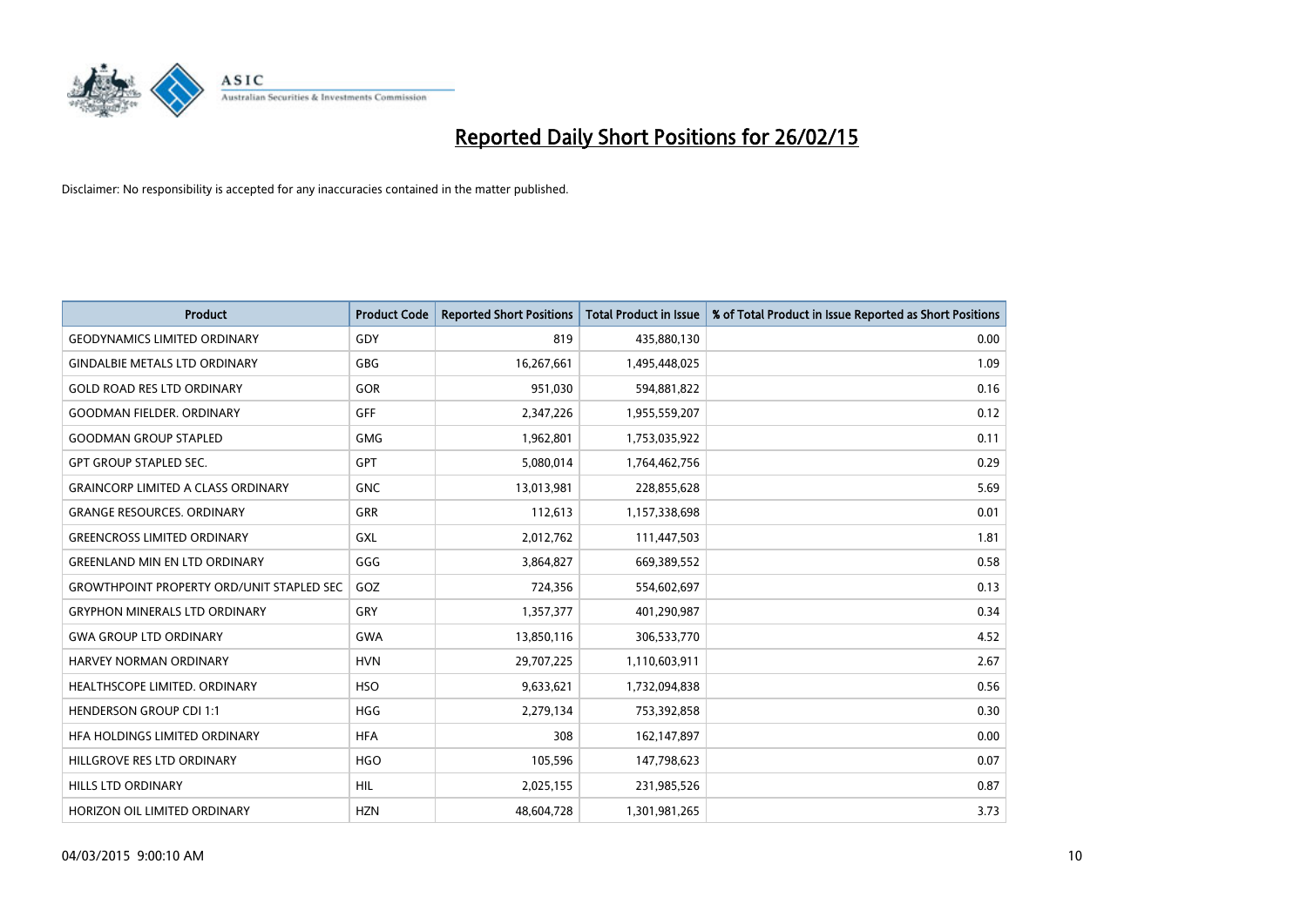

| <b>Product</b>                          | <b>Product Code</b> | <b>Reported Short Positions</b> | <b>Total Product in Issue</b> | % of Total Product in Issue Reported as Short Positions |
|-----------------------------------------|---------------------|---------------------------------|-------------------------------|---------------------------------------------------------|
| <b>HOTEL PROPERTY STAPLED</b>           | <b>HPI</b>          | 67,161                          | 146,105,439                   | 0.05                                                    |
| ICAR ASIA LTD ORDINARY                  | ICO                 | 186,694                         | 217,769,656                   | 0.09                                                    |
| <b>IINET LIMITED ORDINARY</b>           | <b>IIN</b>          | 8,200,727                       | 162,950,896                   | 5.03                                                    |
| ILUKA RESOURCES ORDINARY                | ILU                 | 23,601,934                      | 418,700,517                   | 5.64                                                    |
| <b>IMDEX LIMITED ORDINARY</b>           | <b>IMD</b>          | 2,009,495                       | 216,203,136                   | 0.93                                                    |
| IMF BENTHAM LTD ORDINARY                | <b>IMF</b>          | 4,247,004                       | 166,580,957                   | 2.55                                                    |
| <b>INCITEC PIVOT ORDINARY</b>           | <b>IPL</b>          | 24,007,300                      | 1,675,621,466                 | 1.43                                                    |
| <b>INDEPENDENCE GROUP ORDINARY</b>      | <b>IGO</b>          | 2,303,633                       | 234,256,573                   | 0.98                                                    |
| <b>INDUSTRIA REIT STAPLED</b>           | <b>IDR</b>          | 694,753                         | 125,000,001                   | 0.56                                                    |
| INFIGEN ENERGY STAPLED SECURITIES       | <b>IFN</b>          | 3,466,597                       | 767,887,581                   | 0.45                                                    |
| <b>INFOMEDIA LTD ORDINARY</b>           | <b>IFM</b>          | 887,741                         | 307,877,687                   | 0.29                                                    |
| <b>INGENIA GROUP STAPLED SECURITIES</b> | <b>INA</b>          | 10,996,259                      | 878,851,910                   | 1.25                                                    |
| <b>INSURANCE AUSTRALIA ORDINARY</b>     | IAG                 | 13,289,413                      | 2,341,618,048                 | 0.57                                                    |
| <b>INTREPID MINES ORDINARY</b>          | <b>IAU</b>          | 1,084,002                       | 369,869,196                   | 0.29                                                    |
| INTUERI EDU GRP LTD ORDINARY            | IQE                 | 1,082                           | 100,000,000                   | 0.00                                                    |
| INVESTA OFFICE FUND STAPLED SECURITIES  | <b>IOF</b>          | 1,139,752                       | 614,047,458                   | 0.19                                                    |
| <b>INVOCARE LIMITED ORDINARY</b>        | <b>IVC</b>          | 3,636,594                       | 110,030,298                   | 3.31                                                    |
| <b>IOOF HOLDINGS LTD ORDINARY</b>       | IFL                 | 13,328,058                      | 300,133,752                   | 4.44                                                    |
| <b>IPH LIMITED ORDINARY</b>             | <b>IPH</b>          | 567,748                         | 157,559,499                   | 0.36                                                    |
| <b>IPROPERTY GROUP LTD ORDINARY</b>     | <b>IPP</b>          | 3,618,393                       | 186,703,204                   | 1.94                                                    |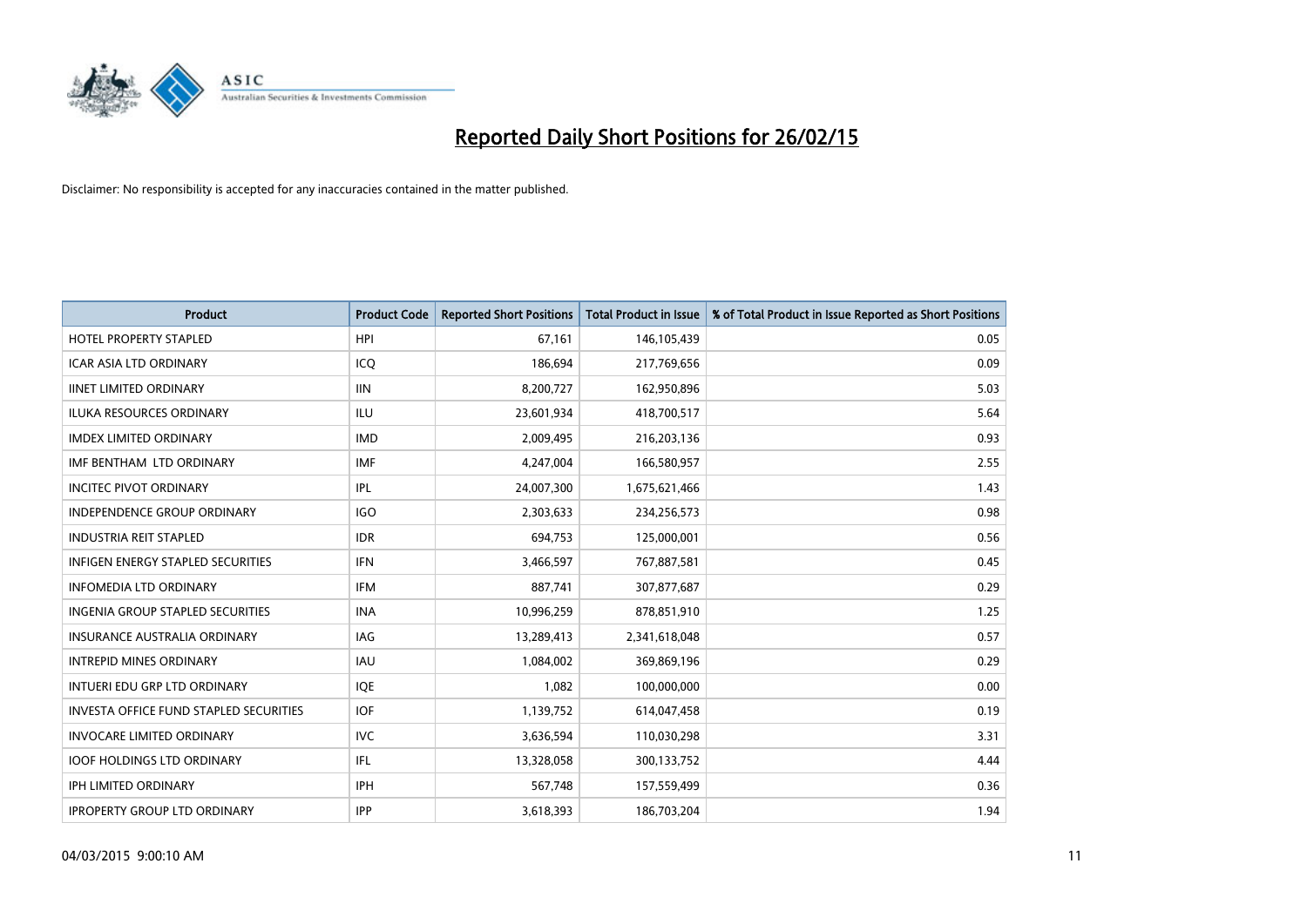

| <b>Product</b>                                  | <b>Product Code</b> | <b>Reported Short Positions</b> | <b>Total Product in Issue</b> | % of Total Product in Issue Reported as Short Positions |
|-------------------------------------------------|---------------------|---------------------------------|-------------------------------|---------------------------------------------------------|
| <b>IRESS LIMITED ORDINARY</b>                   | <b>IRE</b>          | 5,120,769                       | 159,097,319                   | 3.22                                                    |
| <b>ISELECT LTD ORDINARY</b>                     | <b>ISU</b>          | 1,813,400                       | 261,489,894                   | 0.69                                                    |
| <b>ISENTIA GROUP LTD ORDINARY</b>               | <b>ISD</b>          | 396,379                         | 200,000,001                   | 0.20                                                    |
| <b>ISENTRIC LTD. ORDINARY</b>                   | ICU                 | 39,829                          | 134,703,703                   | 0.03                                                    |
| <b>JAMES HARDIE INDUST CHESS DEPOSITARY INT</b> | <b>IHX</b>          | 13,378,644                      | 445,291,278                   | 3.00                                                    |
| <b>JAPARA HEALTHCARE LT ORDINARY</b>            | <b>IHC</b>          | 20,354,892                      | 263,046,592                   | 7.74                                                    |
| <b>JB HI-FI LIMITED ORDINARY</b>                | <b>JBH</b>          | 8,831,722                       | 98,976,083                    | 8.92                                                    |
| KAROON GAS AUSTRALIA ORDINARY                   | <b>KAR</b>          | 23,803,274                      | 246,621,832                   | 9.65                                                    |
| KATHMANDU HOLD LTD ORDINARY                     | <b>KMD</b>          | 10,019,199                      | 201,484,583                   | 4.97                                                    |
| <b>KBL MINING LIMITED ORDINARY</b>              | <b>KBL</b>          | 1,820                           | 495,765,509                   | 0.00                                                    |
| KINGSGATE CONSOLID. ORDINARY                    | <b>KCN</b>          | 20,082,836                      | 223,584,937                   | 8.98                                                    |
| KINGSROSE MINING LTD ORDINARY                   | <b>KRM</b>          | 423,674                         | 358,611,493                   | 0.12                                                    |
| KOGI IRON LTD ORDINARY                          | <b>KFE</b>          | 1,108,603                       | 376,669,836                   | 0.29                                                    |
| LEIGHTON HOLDINGS ORDINARY                      | LEI                 | 6,280,073                       | 338,503,563                   | 1.86                                                    |
| LEND LEASE GROUP UNIT/ORD STAPLED               | <b>LLC</b>          | 1,804,731                       | 579,596,726                   | 0.31                                                    |
| LIQUEFIED NATURAL ORDINARY                      | <b>LNG</b>          | 13,443,859                      | 462,793,201                   | 2.90                                                    |
| LONESTAR RESO LTD ORDINARY                      | LNR                 | 107,189                         | 752,187,211                   | 0.01                                                    |
| LOVISA HOLDINGS LTD ORDINARY                    | LOV                 | 6,628                           | 105,000,000                   | 0.01                                                    |
| LYNAS CORPORATION ORDINARY                      | <b>LYC</b>          | 104,088,916                     | 3,370,992,404                 | 3.09                                                    |
| <b>M2 GRP LTD ORDINARY</b>                      | <b>MTU</b>          | 1,278,453                       | 181,905,060                   | 0.70                                                    |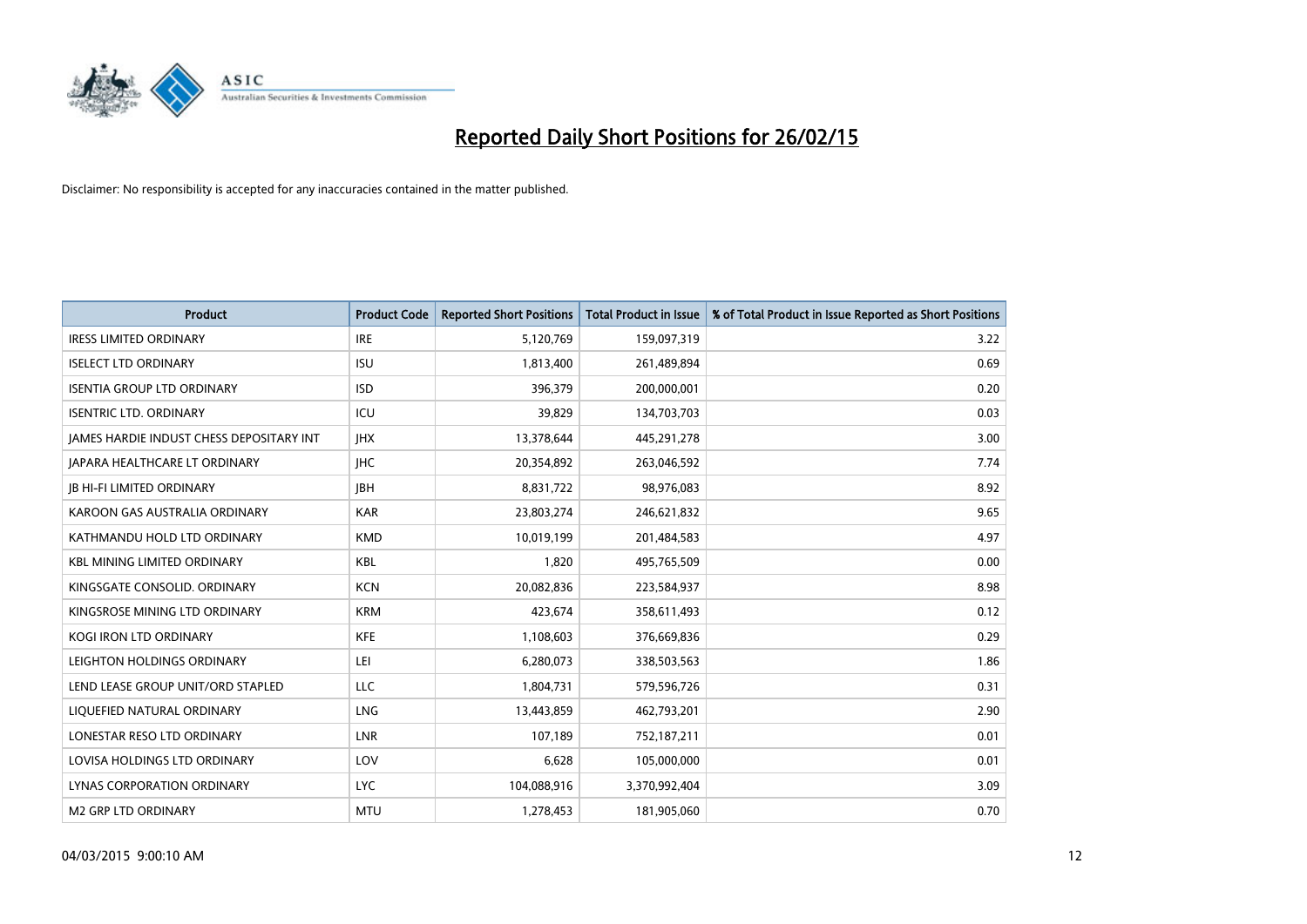

| <b>Product</b>                        | <b>Product Code</b> | <b>Reported Short Positions</b> | <b>Total Product in Issue</b> | % of Total Product in Issue Reported as Short Positions |
|---------------------------------------|---------------------|---------------------------------|-------------------------------|---------------------------------------------------------|
| <b>MACA LIMITED ORDINARY</b>          | <b>MLD</b>          | 1,382,169                       | 232,676,373                   | 0.59                                                    |
| <b>MACMAHON HOLDINGS ORDINARY</b>     | MAH                 | 30,349                          | 1,261,699,966                 | 0.00                                                    |
| MACO ATLAS ROADS GRP ORDINARY STAPLED | <b>MQA</b>          | 14,263,784                      | 511,538,852                   | 2.79                                                    |
| MACQUARIE GROUP LTD ORDINARY          | <b>MQG</b>          | 829,375                         | 324,342,024                   | 0.26                                                    |
| MAGELLAN FIN GRP LTD ORDINARY         | <b>MFG</b>          | 1,475,801                       | 159,818,691                   | 0.92                                                    |
| MAGELLAN FLAGSHIP ORDINARY            | <b>MFF</b>          | 145,000                         | 357,638,817                   | 0.04                                                    |
| <b>MANTRA GROUP LTD ORDINARY</b>      | <b>MTR</b>          | 4,275,112                       | 249,471,229                   | 1.71                                                    |
| MATRIX C & E LTD ORDINARY             | <b>MCE</b>          | 2,547,716                       | 94,555,428                    | 2.69                                                    |
| MAVERICK DRILLING ORDINARY            | <b>MAD</b>          | 1,036,711                       | 545,000,115                   | 0.19                                                    |
| <b>MAXITRANS INDUSTRIES ORDINARY</b>  | <b>MXI</b>          | 308,560                         | 185,075,653                   | 0.17                                                    |
| MAYNE PHARMA LTD ORDINARY             | <b>MYX</b>          | 17,416,044                      | 707,269,028                   | 2.46                                                    |
| MCMILLAN SHAKESPEARE ORDINARY         | <b>MMS</b>          | 634,405                         | 77,525,801                    | 0.82                                                    |
| MEDIBANK PRIVATE LTD ORDINARY         | <b>MPL</b>          | 18,920,344                      | 2,754,003,240                 | 0.69                                                    |
| MEDUSA MINING LTD ORDINARY            | <b>MML</b>          | 9,155,421                       | 207,794,301                   | 4.41                                                    |
| MELBOURNE IT LIMITED ORDINARY         | <b>MLB</b>          | 2,223                           | 92,944,392                    | 0.00                                                    |
| MERIDIAN ENERGY INSTALMENT RECEIPTS   | MEZCA               | 200,000                         | 1,255,413,626                 | 0.02                                                    |
| MESOBLAST LIMITED ORDINARY            | <b>MSB</b>          | 25,652,272                      | 324,201,029                   | 7.91                                                    |
| METALS X LIMITED ORDINARY             | <b>MLX</b>          | 67,066                          | 416,010,939                   | 0.02                                                    |
| METCASH LIMITED ORDINARY              | <b>MTS</b>          | 143,383,369                     | 928,357,876                   | 15.44                                                   |
| MIGHTY RIVER POWER ORDINARY           | <b>MYT</b>          | 1,761,235                       | 1,400,012,517                 | 0.13                                                    |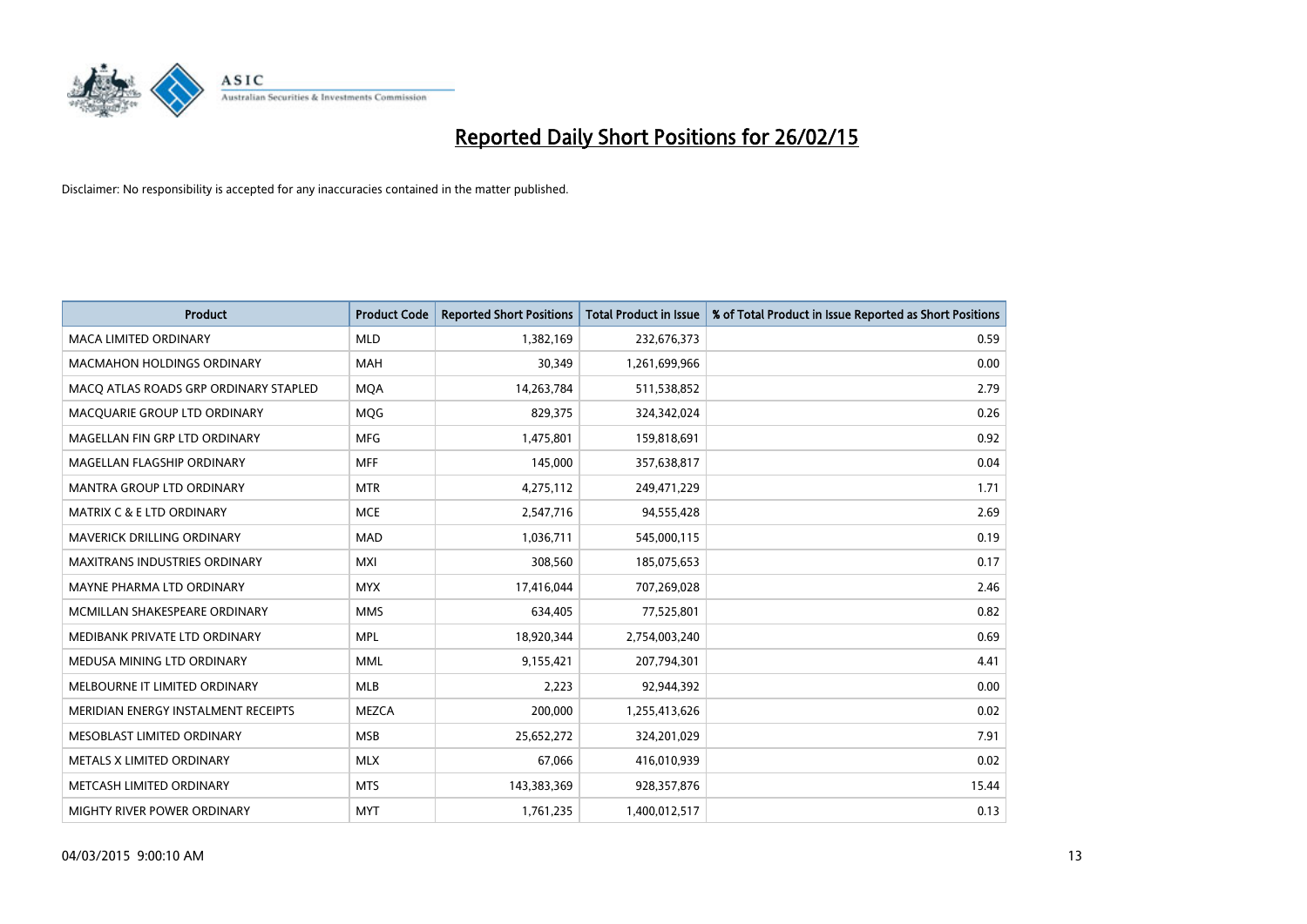

| <b>Product</b>                  | <b>Product Code</b> | <b>Reported Short Positions</b> | <b>Total Product in Issue</b> | % of Total Product in Issue Reported as Short Positions |
|---------------------------------|---------------------|---------------------------------|-------------------------------|---------------------------------------------------------|
| MINCOR RESOURCES NL ORDINARY    | <b>MCR</b>          | 6,794                           | 188,208,274                   | 0.00                                                    |
| MINEMAKERS LIMITED ORDINARY     | <b>MAK</b>          | 31,800                          | 246,204,006                   | 0.01                                                    |
| MINERAL DEPOSITS ORDINARY       | <b>MDL</b>          | 1,262,406                       | 103,676,341                   | 1.22                                                    |
| MINERAL RESOURCES, ORDINARY     | <b>MIN</b>          | 19,632,382                      | 187,270,274                   | 10.48                                                   |
| MIRABELA NICKEL LTD ORDINARY    | <b>MBN</b>          | 2,012,125                       | 929,710,216                   | 0.22                                                    |
| MIRVAC GROUP STAPLED SECURITIES | <b>MGR</b>          | 5,529,483                       | 3,697,197,370                 | 0.15                                                    |
| MISSION NEWENERGY ORDINARY      | <b>MBT</b>          | 10,935                          | 40,870,275                    | 0.03                                                    |
| <b>MMAOFFSHOR ORDINARY</b>      | <b>MRM</b>          | 24,429,003                      | 368,666,221                   | 6.63                                                    |
| MOLOPO ENERGY LTD ORDINARY      | <b>MPO</b>          | 10,833                          | 248,832,798                   | 0.00                                                    |
| MONADELPHOUS GROUP ORDINARY     | <b>MND</b>          | 8,155,500                       | 92,998,380                    | 8.77                                                    |
| MONASH IVF GROUP LTD ORDINARY   | <b>MVF</b>          | 1,145,374                       | 231,081,089                   | 0.50                                                    |
| MORTGAGE CHOICE LTD ORDINARY    | <b>MOC</b>          | 28,168                          | 124,216,248                   | 0.02                                                    |
| MOUNT GIBSON IRON ORDINARY      | <b>MGX</b>          | 75,280,934                      | 1,090,805,085                 | 6.90                                                    |
| MULTIPLEX SITES SITES           | <b>MXUPA</b>        | 2,242                           | 4,500,000                     | 0.05                                                    |
| MYER HOLDINGS LTD ORDINARY      | <b>MYR</b>          | 113,327,020                     | 585,689,551                   | 19.35                                                   |
| NANOSONICS LIMITED ORDINARY     | <b>NAN</b>          | 2,418,556                       | 264,362,826                   | 0.91                                                    |
| NATIONAL AUST. BANK ORDINARY    | <b>NAB</b>          | 10,591,363                      | 2,419,353,823                 | 0.44                                                    |
| NATIONAL STORAGE STAPLED        | <b>NSR</b>          | 1,593,941                       | 295,631,660                   | 0.54                                                    |
| NAVITAS LIMITED ORDINARY        | <b>NVT</b>          | 4,545,769                       | 376,037,813                   | 1.21                                                    |
| NEARMAP LTD ORDINARY            | <b>NEA</b>          | 2,279,142                       | 348,196,101                   | 0.65                                                    |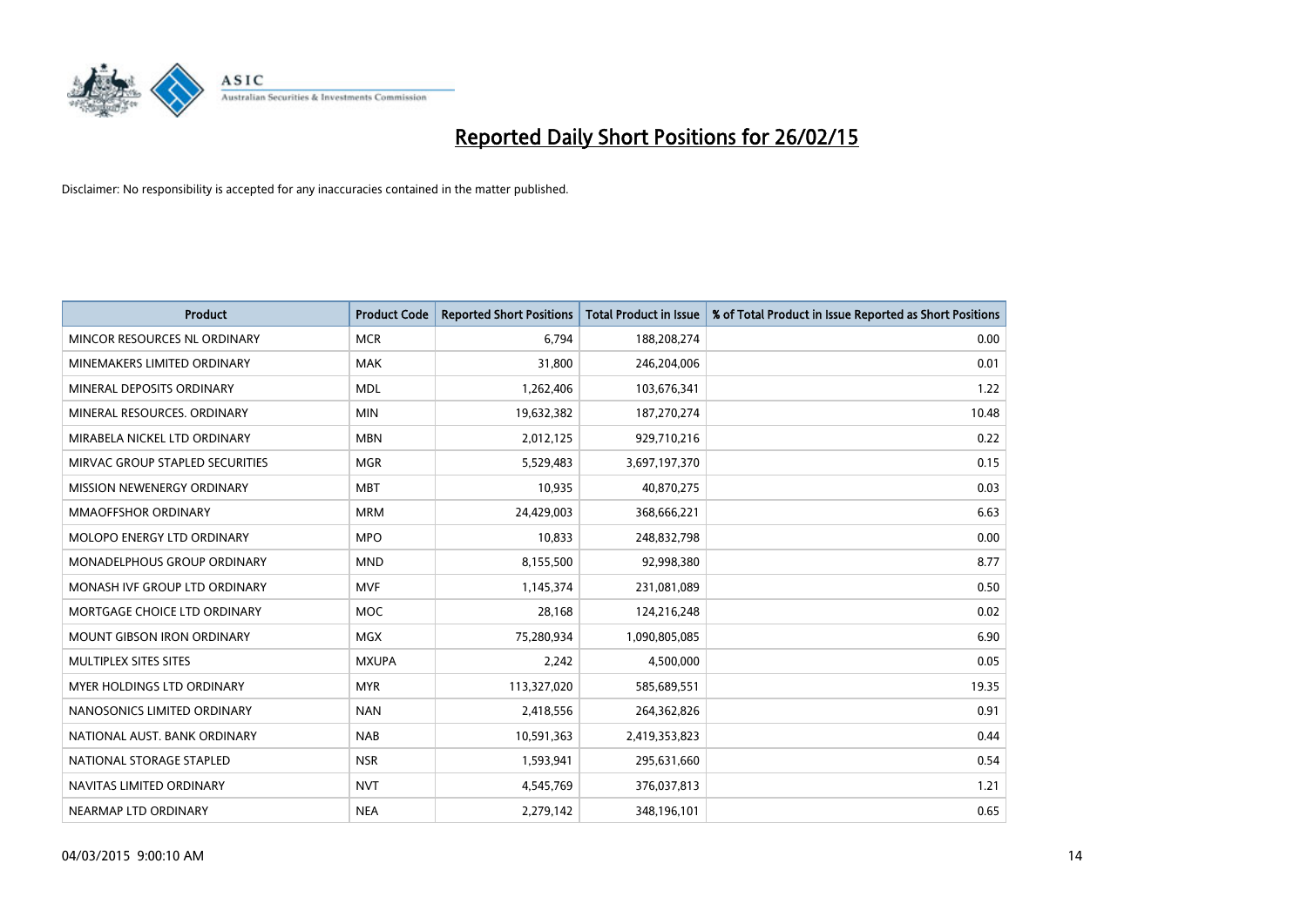

| <b>Product</b>                         | <b>Product Code</b> | <b>Reported Short Positions</b> | <b>Total Product in Issue</b> | % of Total Product in Issue Reported as Short Positions |
|----------------------------------------|---------------------|---------------------------------|-------------------------------|---------------------------------------------------------|
| NEON ENERGY LIMITED ORDINARY           | <b>NEN</b>          | 13,244                          | 553,037,848                   | 0.00                                                    |
| NEW HOPE CORPORATION ORDINARY          | <b>NHC</b>          | 970,509                         | 830,999,449                   | 0.12                                                    |
| NEWCREST MINING ORDINARY               | <b>NCM</b>          | 7,758,012                       | 766,510,971                   | 1.01                                                    |
| NEWS CORP A NON-VOTING CDI             | <b>NWSLV</b>        | 335                             | 2,513,551                     | 0.01                                                    |
| NEWS CORP B VOTING CDI                 | <b>NWS</b>          | 2,015,865                       | 39,943,353                    | 5.05                                                    |
| NEWSAT LIMITED ORDINARY                | <b>NWT</b>          | 5,938,929                       | 643,874,841                   | 0.92                                                    |
| NEXTDC LIMITED ORDINARY                | <b>NXT</b>          | 19,248,597                      | 193,154,486                   | 9.97                                                    |
| NEXUS ENERGY LIMITED ORDINARY          | <b>NXS</b>          | 58,176                          | 1,330,219,459                 | 0.00                                                    |
| NIB HOLDINGS LIMITED ORDINARY          | <b>NHF</b>          | 154,943                         | 439,004,182                   | 0.04                                                    |
| NINE ENTERTAINMENT ORDINARY            | <b>NEC</b>          | 22,778,625                      | 940,295,023                   | 2.42                                                    |
| NOBLE MINERAL RES ORDINARY             | <b>NMG</b>          | 2,365,726                       | 666,397,952                   | 0.36                                                    |
| NORTHERN MANGANESE ORDINARY            | <b>NTM</b>          | 81,200                          | 103,050,529                   | 0.08                                                    |
| NORTHERN STAR ORDINARY                 | <b>NST</b>          | 9,493,796                       | 592,361,953                   | 1.60                                                    |
| NOVION PROPERTY GRP STAPLED SECURITIES | <b>NVN</b>          | 43,515,377                      | 3,050,627,717                 | 1.43                                                    |
| NRW HOLDINGS LIMITED ORDINARY          | <b>NWH</b>          | 15,601,488                      | 278,888,011                   | 5.59                                                    |
| NUFARM LIMITED ORDINARY                | <b>NUF</b>          | 7,593,930                       | 264,948,132                   | 2.87                                                    |
| OCEANAGOLD CORP. CHESS DEPOSITARY INT  | <b>OGC</b>          | 468,016                         | 301,520,186                   | 0.16                                                    |
| OIL SEARCH LTD ORDINARY                | OSH                 | 24,383,270                      | 1,522,692,587                 | 1.60                                                    |
| OOH!MEDIA LIMITED ORDINARY             | <b>OML</b>          | 617,955                         | 149,882,534                   | 0.41                                                    |
| ORICA LIMITED ORDINARY                 | ORI                 | 30,797,338                      | 372,743,291                   | 8.26                                                    |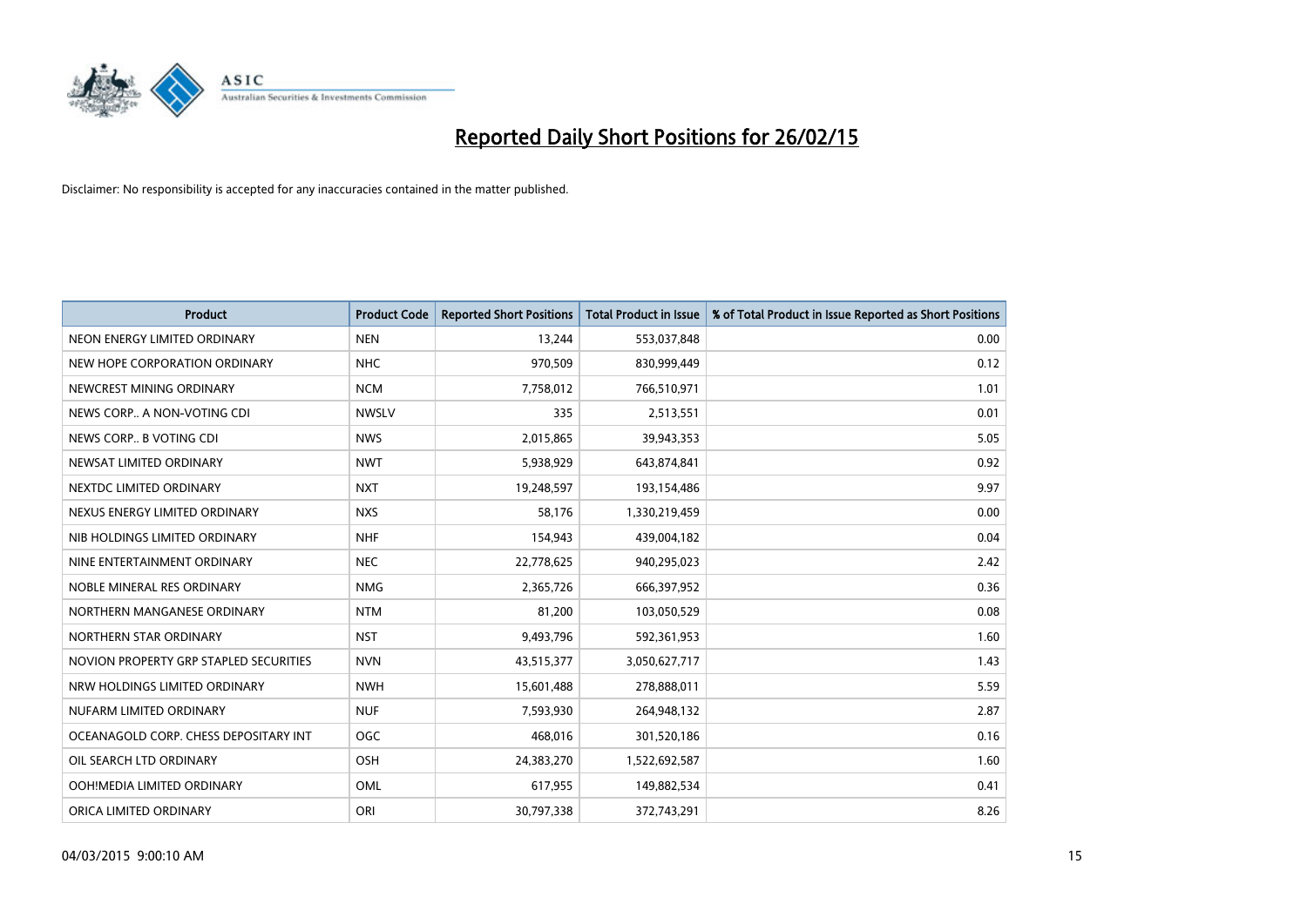

| <b>Product</b>                    | <b>Product Code</b> | <b>Reported Short Positions</b> | <b>Total Product in Issue</b> | % of Total Product in Issue Reported as Short Positions |
|-----------------------------------|---------------------|---------------------------------|-------------------------------|---------------------------------------------------------|
| ORIGIN ENERGY ORDINARY            | <b>ORG</b>          | 13,185,266                      | 1,106,314,634                 | 1.19                                                    |
| OROCOBRE LIMITED ORDINARY         | <b>ORE</b>          | 3,537,904                       | 147,360,623                   | 2.40                                                    |
| ORORA LIMITED ORDINARY            | <b>ORA</b>          | 1,129,521                       | 1,206,684,923                 | 0.09                                                    |
| OROTONGROUP LIMITED ORDINARY      | ORL                 | 72,443                          | 40,880,902                    | 0.18                                                    |
| OTTO ENERGY LIMITED ORDINARY      | <b>OEL</b>          | 1                               | 1,155,790,071                 | 0.00                                                    |
| OZ MINERALS ORDINARY              | OZL                 | 4,355,083                       | 303,470,022                   | 1.44                                                    |
| <b>OZFOREX GROUP LTD ORDINARY</b> | <b>OFX</b>          | 9,481,780                       | 240,000,000                   | 3.95                                                    |
| PACIFIC BRANDS ORDINARY           | <b>PBG</b>          | 94,693,768                      | 917,226,291                   | 10.32                                                   |
| PACIFIC SMILES GRP ORDINARY       | <b>PSQ</b>          | 133,000                         | 151,993,395                   | 0.09                                                    |
| PACT GROUP HLDGS LTD ORDINARY     | <b>PGH</b>          | 929,063                         | 294,145,019                   | 0.32                                                    |
| PALADIN ENERGY LTD ORDINARY       | <b>PDN</b>          | 80,023,270                      | 1,666,927,668                 | 4.80                                                    |
| PANAUST LIMITED ORDINARY          | <b>PNA</b>          | 5,192,572                       | 637,071,326                   | 0.82                                                    |
| PANORAMIC RESOURCES ORDINARY      | PAN                 | 1,794,265                       | 321,424,015                   | 0.56                                                    |
| PANTERRA GOLD LTD ORDINARY        | PGI                 | 1                               | 84,812,720                    | 0.00                                                    |
| PAPERLINX LIMITED ORDINARY        | <b>PPX</b>          | 57,743                          | 665, 181, 261                 | 0.01                                                    |
| PATTIES FOODS LTD ORDINARY        | PFL                 | 1,194                           | 139,234,153                   | 0.00                                                    |
| PEET LIMITED ORDINARY             | <b>PPC</b>          | 13,773                          | 484,853,684                   | 0.00                                                    |
| PENINSULA ENERGY LTD ORDINARY     | <b>PEN</b>          | 1,250,001                       | 6,906,309,008                 | 0.02                                                    |
| PERPETUAL LIMITED ORDINARY        | <b>PPT</b>          | 1,220,624                       | 46,574,426                    | 2.62                                                    |
| PERSEUS MINING LTD ORDINARY       | PRU                 | 16, 161, 132                    | 526,656,401                   | 3.07                                                    |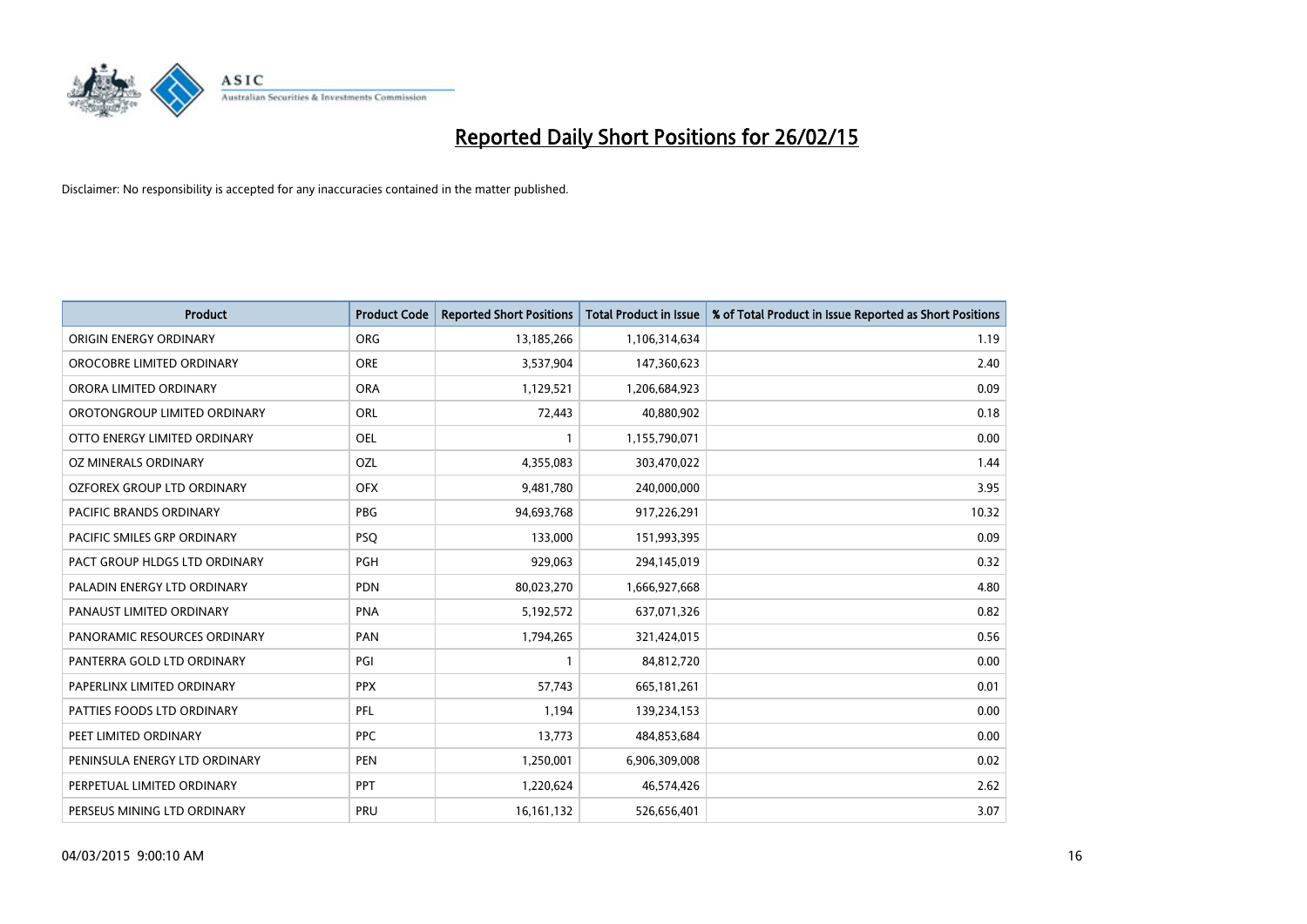

| <b>Product</b>                      | <b>Product Code</b> | <b>Reported Short Positions</b> | <b>Total Product in Issue</b> | % of Total Product in Issue Reported as Short Positions |
|-------------------------------------|---------------------|---------------------------------|-------------------------------|---------------------------------------------------------|
| PHARMAXIS LTD ORDINARY              | <b>PXS</b>          | 8,777                           | 310,621,349                   | 0.00                                                    |
| PLATINUM ASSET ORDINARY             | <b>PTM</b>          | 1,079,250                       | 582,033,829                   | 0.19                                                    |
| PLATINUM AUSTRALIA ORDINARY         | <b>PLA</b>          | 836,127                         | 504,968,043                   | 0.17                                                    |
| PLATINUM CAPITAL LTD ORDINARY       | <b>PMC</b>          | 97,355                          | 232,190,254                   | 0.04                                                    |
| PMP LIMITED ORDINARY                | <b>PMP</b>          | 27,581                          | 323,781,124                   | 0.01                                                    |
| POSEIDON NICK LTD ORDINARY          | <b>POS</b>          | 1,716,313                       | 683,588,322                   | 0.25                                                    |
| PRANA BIOTECHNOLOGY ORDINARY        | PBT                 | 2,076,189                       | 527,107,470                   | 0.39                                                    |
| PREMIER INVESTMENTS ORDINARY        | <b>PMV</b>          | 525,150                         | 155,900,075                   | 0.34                                                    |
| PRIMARY HEALTH CARE ORDINARY        | <b>PRY</b>          | 49,427,866                      | 512,130,550                   | 9.65                                                    |
| PRIME MEDIA GRP LTD ORDINARY        | <b>PRT</b>          | 975,049                         | 366,330,303                   | 0.27                                                    |
| PROGRAMMED ORDINARY                 | <b>PRG</b>          | 497,026                         | 118,651,911                   | 0.42                                                    |
| PROMESA LIMITED ORDINARY            | <b>PRA</b>          | 2,748,713                       | 384,412,465                   | 0.72                                                    |
| PURA VIDA ENERGY NL ORDINARY        | <b>PVD</b>          | 259,538                         | 147,381,883                   | 0.18                                                    |
| <b>QANTAS AIRWAYS ORDINARY</b>      | QAN                 | 924,972                         | 2,196,330,250                 | 0.04                                                    |
| OBE INSURANCE GROUP ORDINARY        | <b>OBE</b>          | 12,633,170                      | 1,364,945,301                 | 0.93                                                    |
| QUBE HOLDINGS LTD ORDINARY          | QUB                 | 3,974,931                       | 1,054,428,076                 | 0.38                                                    |
| QUICKSTEP HOLDINGS ORDINARY         | QHL                 | 50,000                          | 397,679,021                   | 0.01                                                    |
| RAMSAY HEALTH CARE ORDINARY         | <b>RHC</b>          | 478,943                         | 202,081,252                   | 0.24                                                    |
| <b>RCG CORPORATION LTD ORDINARY</b> | <b>RCG</b>          | 235,469                         | 268,408,625                   | 0.09                                                    |
| <b>RCR TOMLINSON ORDINARY</b>       | <b>RCR</b>          | 731,741                         | 138,745,453                   | 0.53                                                    |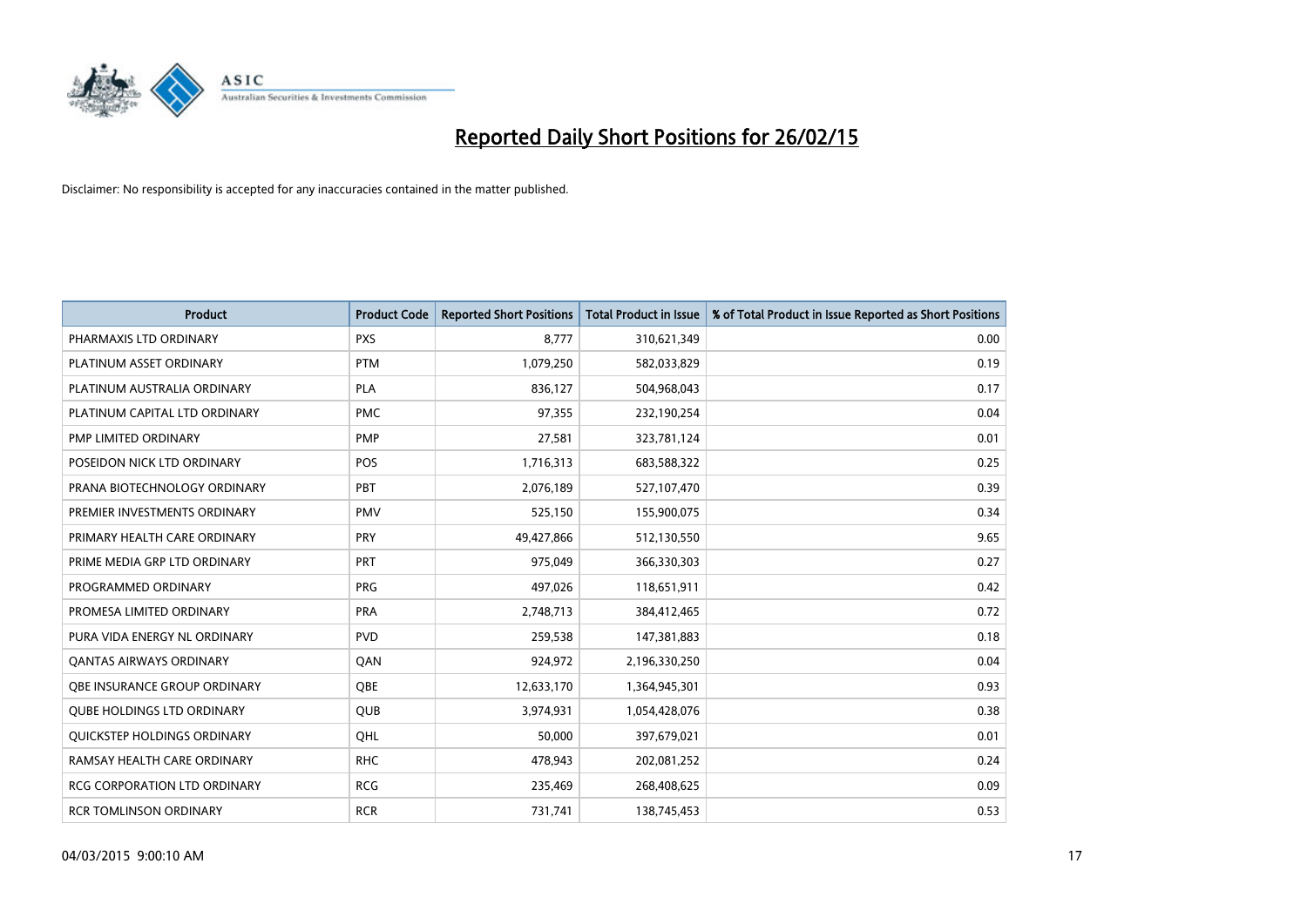

| <b>Product</b>                     | <b>Product Code</b> | <b>Reported Short Positions</b> | <b>Total Product in Issue</b> | % of Total Product in Issue Reported as Short Positions |
|------------------------------------|---------------------|---------------------------------|-------------------------------|---------------------------------------------------------|
| <b>REA GROUP ORDINARY</b>          | <b>REA</b>          | 1,807,089                       | 131,714,699                   | 1.37                                                    |
| RECALL HOLDINGS LTD ORDINARY       | <b>REC</b>          | 506,116                         | 313,674,711                   | 0.16                                                    |
| RECKON LIMITED ORDINARY            | <b>RKN</b>          | 1,434,446                       | 112,084,762                   | 1.28                                                    |
| RED 5 LIMITED ORDINARY             | <b>RED</b>          | 174,739                         | 759,451,008                   | 0.02                                                    |
| <b>RED FORK ENERGY ORDINARY</b>    | <b>RFE</b>          | 112,160                         | 501,051,719                   | 0.02                                                    |
| REDBANK ENERGY LTD ORDINARY        | <b>AEJ</b>          | 13                              | 786,287                       | 0.00                                                    |
| REGIONAL EXPRESS ORDINARY          | <b>REX</b>          | 31,432                          | 110,154,375                   | 0.03                                                    |
| REGIS HEALTHCARE LTD ORDINARY      | <b>REG</b>          | 236,146                         | 300, 345, 797                 | 0.08                                                    |
| <b>REGIS RESOURCES ORDINARY</b>    | <b>RRL</b>          | 32,862,289                      | 499,781,595                   | 6.58                                                    |
| RESMED INC CDI 10:1                | <b>RMD</b>          | 4,643,029                       | 1,403,838,170                 | 0.33                                                    |
| RESOLUTE MINING ORDINARY           | <b>RSG</b>          | 5,108,676                       | 641,189,223                   | 0.80                                                    |
| <b>RETAIL FOOD GROUP ORDINARY</b>  | <b>RFG</b>          | 4,891,111                       | 159,833,303                   | 3.06                                                    |
| REX MINERALS LIMITED ORDINARY      | <b>RXM</b>          | 815,728                         | 220,519,784                   | 0.37                                                    |
| <b>RIDLEY CORPORATION ORDINARY</b> | <b>RIC</b>          | 47,086                          | 307,817,071                   | 0.02                                                    |
| RIO TINTO LIMITED ORDINARY         | <b>RIO</b>          | 5,946,449                       | 435,758,720                   | 1.36                                                    |
| ROC OIL COMPANY ORDINARY           | <b>ROC</b>          | 359,692                         | 687,618,400                   | 0.05                                                    |
| ROX RESOURCES ORDINARY             | <b>RXL</b>          | 5,523,255                       | 849,673,095                   | 0.65                                                    |
| ROYAL WOLF HOLDINGS ORDINARY       | <b>RWH</b>          | 175,790                         | 100,387,052                   | 0.18                                                    |
| SAI GLOBAL LIMITED ORDINARY        | SAI                 | 810,368                         | 211,761,727                   | 0.38                                                    |
| SALMAT LIMITED ORDINARY            | <b>SLM</b>          | 12,027                          | 159,812,799                   | 0.01                                                    |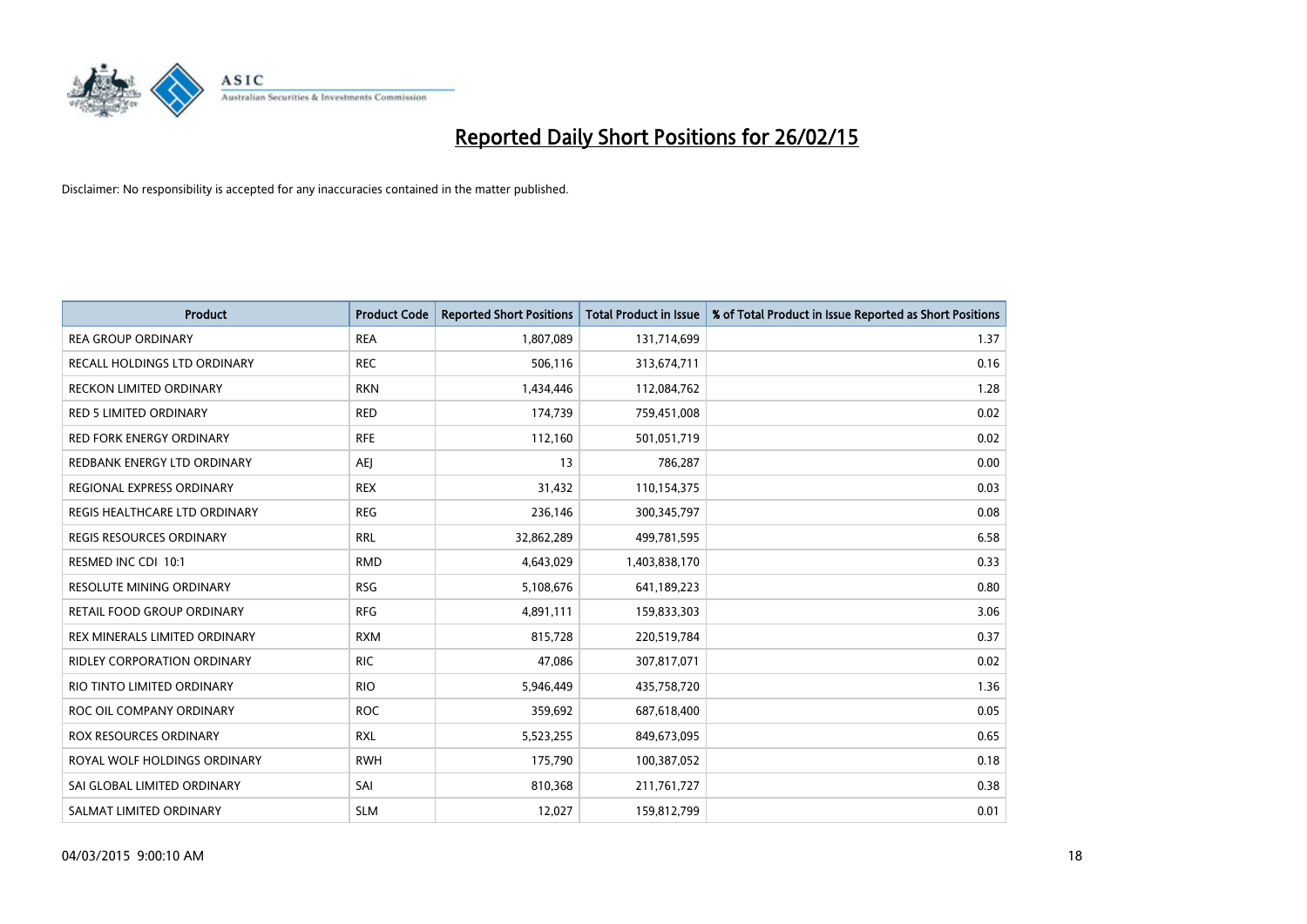

| <b>Product</b>                        | <b>Product Code</b> | <b>Reported Short Positions</b> | <b>Total Product in Issue</b> | % of Total Product in Issue Reported as Short Positions |
|---------------------------------------|---------------------|---------------------------------|-------------------------------|---------------------------------------------------------|
| SAMSON OIL & GAS LTD ORDINARY         | SSN                 | 2,599,520                       | 2,837,782,022                 | 0.09                                                    |
| SANDFIRE RESOURCES ORDINARY           | <b>SFR</b>          | 3,044,324                       | 156,428,011                   | 1.95                                                    |
| <b>SANTOS LTD ORDINARY</b>            | <b>STO</b>          | 19,999,830                      | 982,334,174                   | 2.04                                                    |
| SARACEN MINERAL ORDINARY              | <b>SAR</b>          | 2,008,718                       | 792,784,738                   | 0.25                                                    |
| SCA PROPERTY GROUP STAPLED SECURITIES | SCP                 | 17,570,350                      | 650,839,582                   | 2.70                                                    |
| <b>SCENTRE GRP STAPLED</b>            | <b>SCG</b>          | 13,136,953                      | 5,324,296,678                 | 0.25                                                    |
| SEDGMAN LIMITED ORDINARY              | <b>SDM</b>          | 1,128,550                       | 227,059,277                   | 0.50                                                    |
| SEEK LIMITED ORDINARY                 | <b>SEK</b>          | 11,761,137                      | 342,622,917                   | 3.43                                                    |
| SELECT HARVESTS ORDINARY              | <b>SHV</b>          | 1,142,878                       | 70,940,874                    | 1.61                                                    |
| SENEX ENERGY LIMITED ORDINARY         | <b>SXY</b>          | 101,051,003                     | 1,149,657,377                 | 8.79                                                    |
| SERVCORP LIMITED ORDINARY             | SRV                 | 12                              | 98,432,275                    | 0.00                                                    |
| SEVEN GROUP HOLDINGS ORDINARY         | <b>SVW</b>          | 9,449,050                       | 296,260,281                   | 3.19                                                    |
| SEVEN WEST MEDIA LTD ORDINARY         | <b>SWM</b>          | 36,452,523                      | 999,160,872                   | 3.65                                                    |
| SEYMOUR WHYTE LTD ORDINARY            | SWL                 | 31,372                          | 87,647,595                    | 0.04                                                    |
| SG FLEET GROUP LTD ORDINARY           | SGF                 | 500,000                         | 242,691,826                   | 0.21                                                    |
| SHINE CORPORATE ORDINARY              | SHI                 | 35,308                          | 172,400,081                   | 0.02                                                    |
| SIGMA PHARMACEUTICAL ORDINARY         | <b>SIP</b>          | 21,888,686                      | 1,093,424,867                 | 2.00                                                    |
| SILEX SYSTEMS ORDINARY                | <b>SLX</b>          | 6,730,604                       | 170,467,339                   | 3.95                                                    |
| SILVER CHEF LIMITED ORDINARY          | <b>SIV</b>          | 10,074                          | 29,640,865                    | 0.03                                                    |
| SILVER LAKE RESOURCE ORDINARY         | <b>SLR</b>          | 18,447,120                      | 503,233,971                   | 3.67                                                    |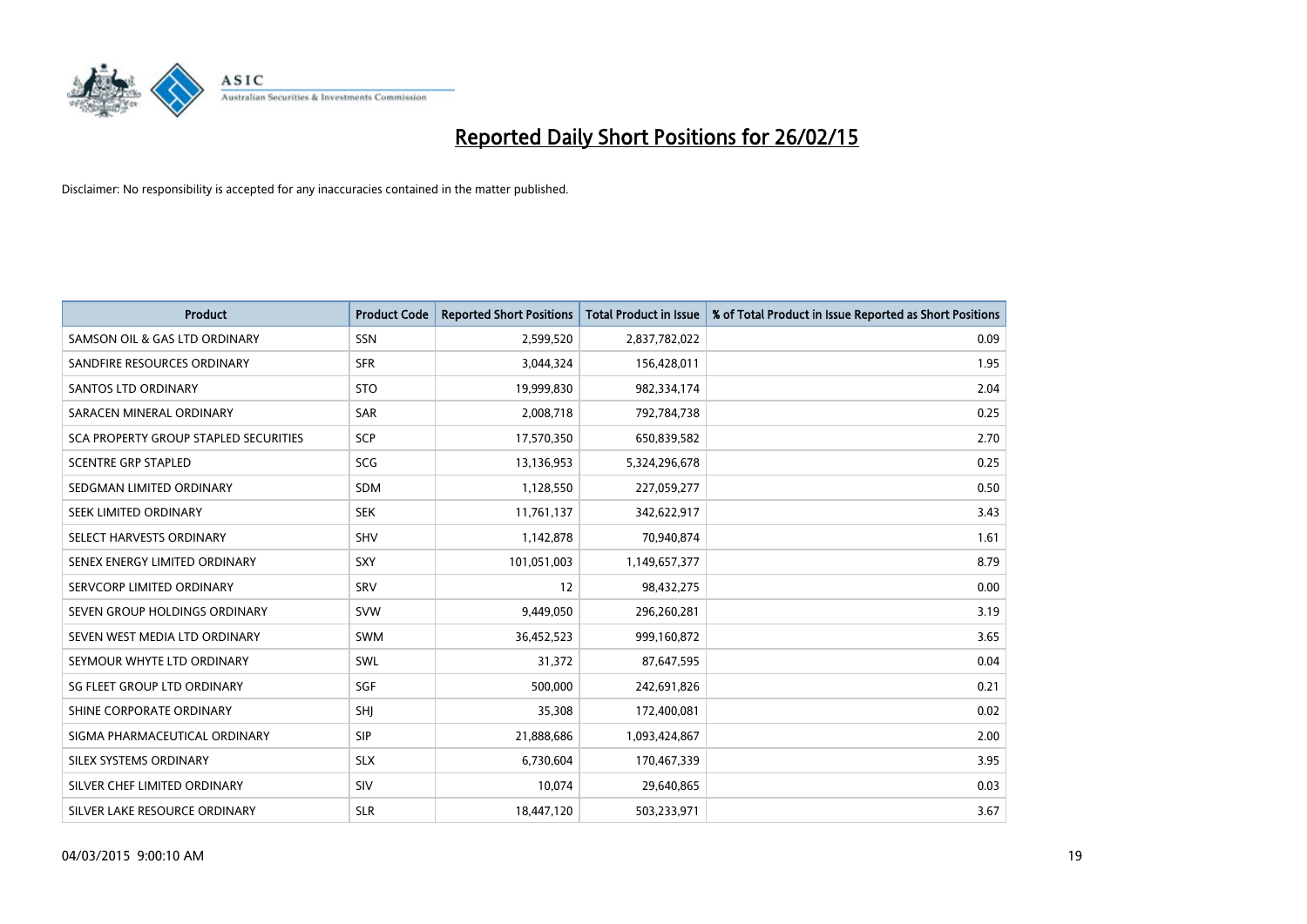

| <b>Product</b>                           | <b>Product Code</b> | <b>Reported Short Positions</b> | <b>Total Product in Issue</b> | % of Total Product in Issue Reported as Short Positions |
|------------------------------------------|---------------------|---------------------------------|-------------------------------|---------------------------------------------------------|
| SIMONDS GRP LTD ORDINARY                 | <b>SIO</b>          | 656,557                         | 151,412,268                   | 0.43                                                    |
| SIMS METAL MGMT LTD ORDINARY             | SGM                 | 17,575,815                      | 204,703,086                   | 8.59                                                    |
| SINGAPORE TELECOMM. CHESS DEPOSITARY INT | SGT                 | 5,949,064                       | 127,005,879                   | 4.68                                                    |
| SINO GAS ENERGY ORDINARY                 | <b>SEH</b>          | 11,425,324                      | 1,544,247,358                 | 0.74                                                    |
| SIRIUS RESOURCES NL ORDINARY             | <b>SIR</b>          | 17,174,362                      | 341,638,269                   | 5.03                                                    |
| SIRTEX MEDICAL ORDINARY                  | <b>SRX</b>          | 41,486                          | 56,530,231                    | 0.07                                                    |
| SKILLED GROUP LTD ORDINARY               | <b>SKE</b>          | 4,447,056                       | 235,898,291                   | 1.89                                                    |
| SKY NETWORK ORDINARY                     | <b>SKT</b>          | 215,897                         | 389,139,785                   | 0.06                                                    |
| SKYCITY ENT GRP LTD ORDINARY             | <b>SKC</b>          | 10,399,428                      | 587,472,741                   | 1.77                                                    |
| <b>SLATER &amp; GORDON ORDINARY</b>      | SGH                 | 4,771,736                       | 208,695,621                   | 2.29                                                    |
| SMS MANAGEMENT. ORDINARY                 | <b>SMX</b>          | 1,231,637                       | 69,318,017                    | 1.78                                                    |
| SONIC HEALTHCARE ORDINARY                | <b>SHL</b>          | 4,436,533                       | 401,401,556                   | 1.11                                                    |
| SOUL PATTINSON (W.H) ORDINARY            | SOL                 | 17,965                          | 239,395,320                   | 0.01                                                    |
| SPARK INFRASTRUCTURE STAPLED US PROHIBT. | SKI                 | 32,094,890                      | 1,466,360,128                 | 2.19                                                    |
| SPARK NEW ZEALAND ORDINARY               | <b>SPK</b>          | 11,079,038                      | 1,834,775,347                 | 0.60                                                    |
| SPDR 200 FUND ETF UNITS                  | <b>STW</b>          | 11,733                          | 47,705,598                    | 0.02                                                    |
| SPOTLESS GRP HLD LTD ORDINARY            | <b>SPO</b>          | 29,161,066                      | 1,098,290,178                 | 2.66                                                    |
| ST BARBARA LIMITED ORDINARY              | <b>SBM</b>          | 7,502,616                       | 495,102,525                   | 1.52                                                    |
| STARPHARMA HOLDINGS ORDINARY             | SPL                 | 9,237,852                       | 319,138,501                   | 2.89                                                    |
| STEADFAST GROUP LTD ORDINARY             | <b>SDF</b>          | 19,315,951                      | 649,387,789                   | 2.97                                                    |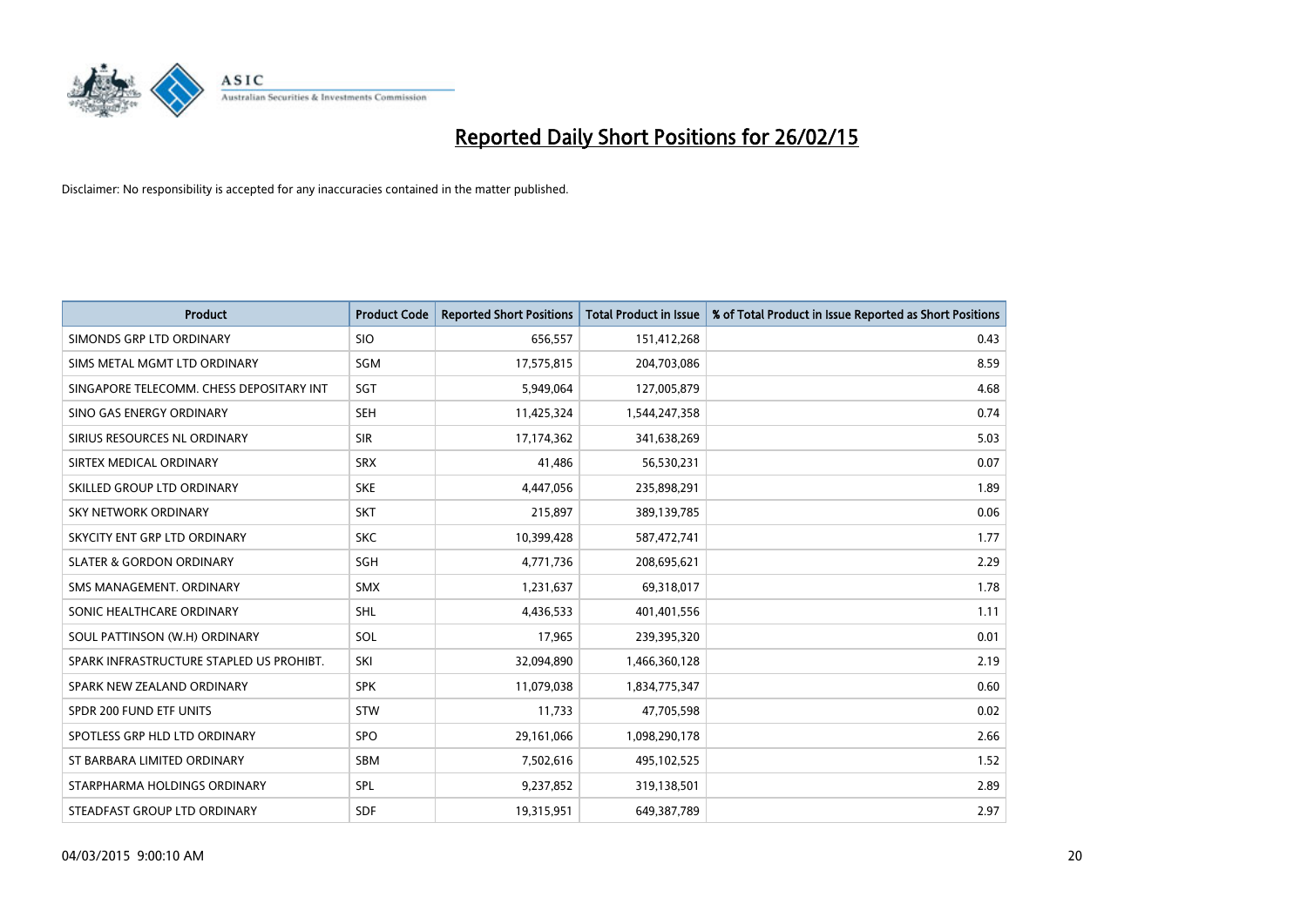

| <b>Product</b>                        | <b>Product Code</b> | <b>Reported Short Positions</b> | <b>Total Product in Issue</b> | % of Total Product in Issue Reported as Short Positions |
|---------------------------------------|---------------------|---------------------------------|-------------------------------|---------------------------------------------------------|
| STHN CROSS MEDIA ORDINARY             | <b>SXL</b>          | 28,968,943                      | 732,319,622                   | 3.96                                                    |
| STOCKLAND UNITS/ORD STAPLED           | SGP                 | 5,218,872                       | 2,348,746,744                 | 0.22                                                    |
| STRAITS RES LTD. ORDINARY             | <b>SRQ</b>          | 20,212                          | 1,217,730,293                 | 0.00                                                    |
| STW COMMUNICATIONS ORDINARY           | <b>SGN</b>          | 10,330,085                      | 409,699,000                   | 2.52                                                    |
| SUNCORP GROUP LTD ORDINARY            | <b>SUN</b>          | 6,180,491                       | 1,286,600,980                 | 0.48                                                    |
| SUNDANCE ENERGY ORDINARY              | <b>SEA</b>          | 6,179,711                       | 549,295,839                   | 1.13                                                    |
| SUNDANCE RESOURCES ORDINARY           | <b>SDL</b>          | 88,310,949                      | 3,110,250,938                 | 2.84                                                    |
| SUNLAND GROUP LTD ORDINARY            | <b>SDG</b>          | 226,450                         | 181,710,087                   | 0.12                                                    |
| SUPER RET REP LTD ORDINARY            | <b>SUL</b>          | 15,323,967                      | 197,030,571                   | 7.78                                                    |
| SURFSTITCH GROUP LTD ORDINARY         | <b>SRF</b>          | 95,168                          | 214, 101, 735                 | 0.04                                                    |
| SYD AIRPORT STAPLED US PROHIBIT.      | SYD                 | 21,060,010                      | 2,216,216,041                 | 0.95                                                    |
| SYRAH RESOURCES ORDINARY              | <b>SYR</b>          | 6,285,481                       | 164,210,076                   | 3.83                                                    |
| TABCORP HOLDINGS LTD NEW              | <b>TAHN</b>         | 15,068                          | 38,509,097                    | 0.04                                                    |
| TABCORP HOLDINGS LTD ORDINARY         | <b>TAH</b>          | 11,113,674                      | 765,652,364                   | 1.45                                                    |
| TABCORP HOLDINGS LTD RTS23FEB15 FORUS | <b>TAHR</b>         | 6,635                           | 63,804,363                    | 0.01                                                    |
| TANGIERS PETROLEUM ORDINARY           | <b>TPT</b>          | 4,250,000                       | 452,026,723                   | 0.94                                                    |
| TAP OIL LIMITED ORDINARY              | <b>TAP</b>          | 329,060                         | 243,186,639                   | 0.14                                                    |
| TASSAL GROUP LIMITED ORDINARY         | <b>TGR</b>          | 198,884                         | 146,897,115                   | 0.14                                                    |
| <b>TATTS GROUP LTD ORDINARY</b>       | <b>TTS</b>          | 15,942,428                      | 1,445,759,948                 | 1.10                                                    |
| <b>TECHNOLOGY ONE ORDINARY</b>        | <b>TNE</b>          | 2,847,981                       | 309,209,455                   | 0.92                                                    |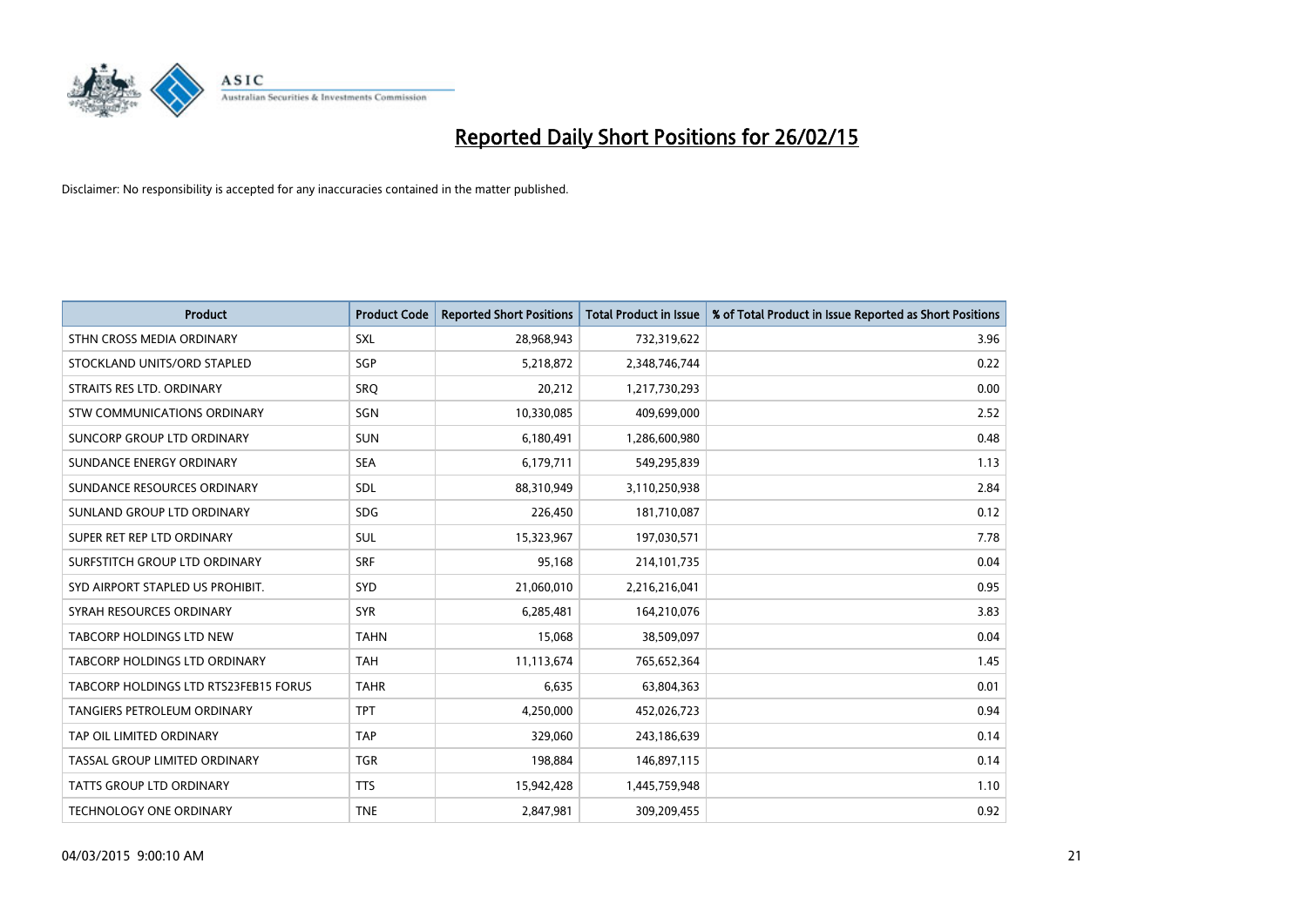

| <b>Product</b>                       | <b>Product Code</b> | <b>Reported Short Positions</b> | <b>Total Product in Issue</b> | % of Total Product in Issue Reported as Short Positions |
|--------------------------------------|---------------------|---------------------------------|-------------------------------|---------------------------------------------------------|
| <b>TELSTRA CORPORATION, ORDINARY</b> | <b>TLS</b>          | 56,503,386                      | 12,225,655,836                | 0.46                                                    |
| TEN NETWORK HOLDINGS ORDINARY        | <b>TEN</b>          | 134,249,284                     | 2,630,984,596                 | 5.10                                                    |
| TERANGA GOLD CORP CDI 1:1            | <b>TGZ</b>          | 702                             | 71,141,662                    | 0.00                                                    |
| TFS CORPORATION LTD ORDINARY         | <b>TFC</b>          | 15,795,886                      | 326,983,445                   | 4.83                                                    |
| THE REJECT SHOP ORDINARY             | <b>TRS</b>          | 1,592,659                       | 28,844,648                    | 5.52                                                    |
| THINK CHILDCARE EDU ORDINARY         | <b>TNK</b>          | 500,000                         | 39,600,000                    | 1.26                                                    |
| THORN GROUP LIMITED ORDINARY         | <b>TGA</b>          | 26,970                          | 151,337,839                   | 0.02                                                    |
| TIGER RESOURCES ORDINARY             | <b>TGS</b>          | 7,074,560                       | 1,143,541,406                 | 0.62                                                    |
| TOLL HOLDINGS LTD ORDINARY           | <b>TOL</b>          | 3,569,569                       | 717,437,878                   | 0.50                                                    |
| <b>TOWER LIMITED ORDINARY</b>        | <b>TWR</b>          | 793                             | 178,145,130                   | 0.00                                                    |
| TOX FREE SOLUTIONS ORDINARY          | <b>TOX</b>          | 537,006                         | 133,752,359                   | 0.40                                                    |
| TPG TELECOM LIMITED ORDINARY         | <b>TPM</b>          | 15,563,669                      | 793,808,141                   | 1.96                                                    |
| <b>TRADE ME GROUP ORDINARY</b>       | <b>TME</b>          | 4,041,781                       | 396,830,595                   | 1.02                                                    |
| <b>TRANSFIELD SERVICES ORDINARY</b>  | <b>TSE</b>          | 4,313,512                       | 512,457,716                   | 0.84                                                    |
| TRANSPACIFIC INDUST, ORDINARY        | <b>TPI</b>          | 85,030,065                      | 1,579,699,505                 | 5.38                                                    |
| TRANSURBAN GROUP TRIPLE STAPLED SEC. | <b>TCL</b>          | 8,403,227                       | 1,914,461,916                 | 0.44                                                    |
| <b>TREASURY GROUP ORDINARY</b>       | <b>TRG</b>          | 126,662                         | 27,604,144                    | 0.46                                                    |
| TREASURY WINE ESTATE ORDINARY        | <b>TWE</b>          | 11,585,821                      | 651,261,403                   | 1.78                                                    |
| TROY RESOURCES LTD ORDINARY          | <b>TRY</b>          | 3,485,469                       | 195,265,161                   | 1.78                                                    |
| UGL LIMITED ORDINARY                 | UGL                 | 19,454,970                      | 166,511,240                   | 11.68                                                   |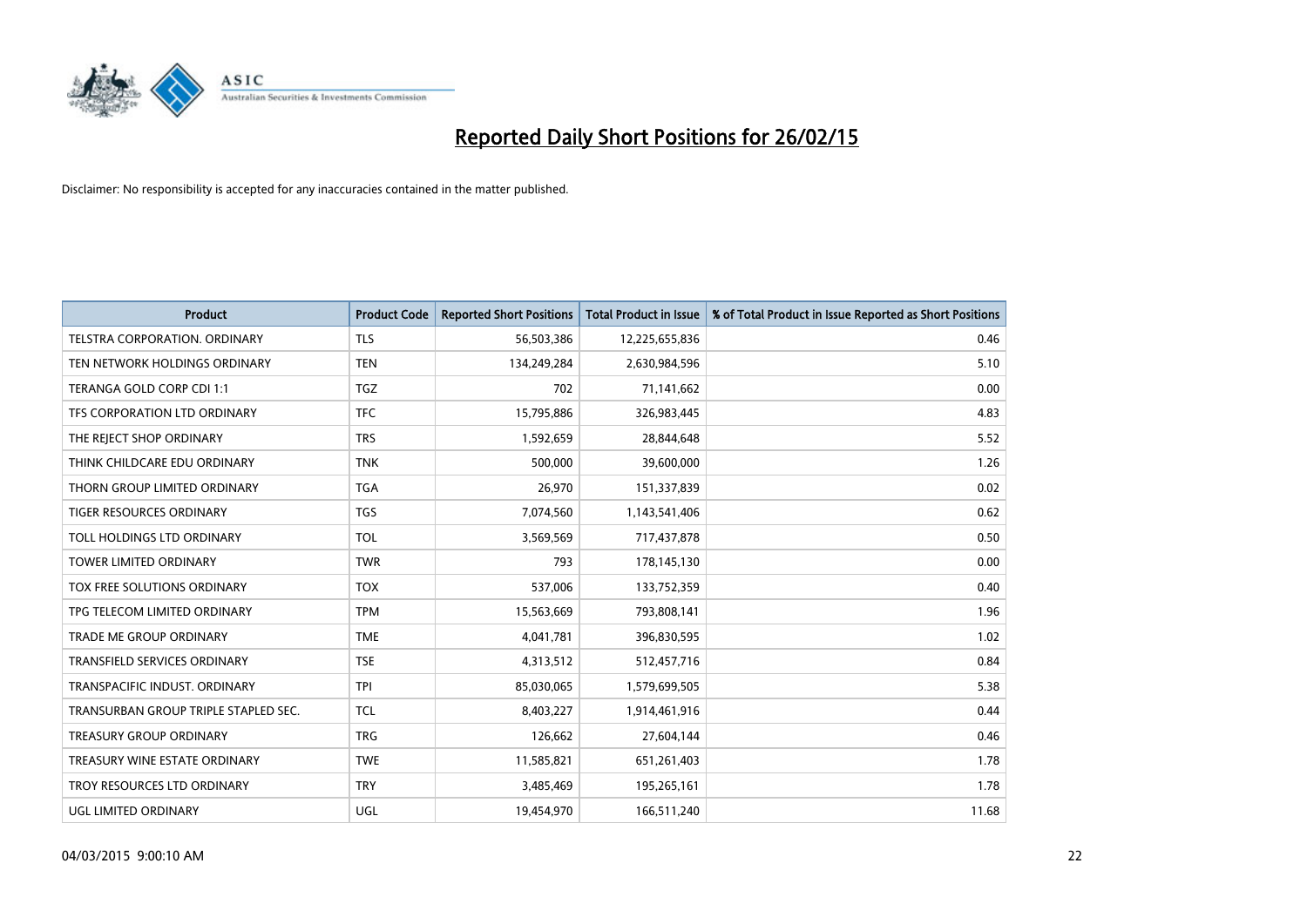

| <b>Product</b>                       | <b>Product Code</b> | <b>Reported Short Positions</b> | <b>Total Product in Issue</b> | % of Total Product in Issue Reported as Short Positions |
|--------------------------------------|---------------------|---------------------------------|-------------------------------|---------------------------------------------------------|
| UNILIFE CORPORATION CDI 6:1          | <b>UNS</b>          | 114,999                         | 273,135,402                   | 0.04                                                    |
| UXC LIMITED ORDINARY                 | <b>UXC</b>          | 1,078,175                       | 331,590,518                   | 0.33                                                    |
| <b>VEDA GROUP LTD ORDINARY</b>       | <b>VED</b>          | 12,410,391                      | 842,055,406                   | 1.47                                                    |
| <b>VILLAGE ROADSHOW LTD ORDINARY</b> | <b>VRL</b>          | 1,310,505                       | 159,515,151                   | 0.82                                                    |
| <b>VIRGIN AUS HLDG LTD ORDINARY</b>  | <b>VAH</b>          | 32,398,048                      | 3,524,912,131                 | 0.92                                                    |
| <b>VIRTUS HEALTH LTD ORDINARY</b>    | <b>VRT</b>          | 5,316,319                       | 79,885,938                    | 6.65                                                    |
| <b>VISION EYE INSTITUTE ORDINARY</b> | <b>VEI</b>          | 1,586,666                       | 178,873,554                   | 0.89                                                    |
| <b>VOCATION LTD ORDINARY</b>         | <b>VET</b>          | 7,716,081                       | 230,000,000                   | 3.35                                                    |
| <b>VOCUS COMMS LTD ORDINARY</b>      | VOC                 | 4,343,045                       | 105,441,949                   | 4.12                                                    |
| WAM CAPITAL LIMITED ORDINARY         | <b>WAM</b>          | 281                             | 345,405,201                   | 0.00                                                    |
| WARRNAMBOOL CHEESE ORDINARY          | <b>WCB</b>          | 19                              | 56,098,797                    | 0.00                                                    |
| <b>WDS LIMITED ORDINARY</b>          | <b>WDS</b>          | 61,612                          | 144,740,614                   | 0.04                                                    |
| WEBIET LIMITED ORDINARY              | <b>WEB</b>          | 917,075                         | 79,397,959                    | 1.16                                                    |
| <b>WESFARMERS LIMITED ORDINARY</b>   | <b>WES</b>          | 8,447,999                       | 1,123,752,517                 | 0.75                                                    |
| <b>WESTERN AREAS LTD ORDINARY</b>    | <b>WSA</b>          | 3,246,050                       | 232,580,131                   | 1.40                                                    |
| WESTERN DESERT RES. ORDINARY         | <b>WDR</b>          | 2,490,070                       | 620,049,919                   | 0.40                                                    |
| <b>WESTFIELD CORP STAPLED</b>        | <b>WFD</b>          | 6,138,261                       | 2,078,089,686                 | 0.30                                                    |
| WESTFIELD GROUP ORD/UNIT STAPLED SEC | <b>WDC</b>          | 1,155,211                       | 2,078,089,686                 | 0.06                                                    |
| WESTPAC BANKING CORP ORDINARY        | <b>WBC</b>          | 35,064,341                      | 3,120,176,969                 | 1.12                                                    |
| WHITE ENERGY COMPANY ORDINARY        | <b>WEC</b>          | 5,344,778                       | 328,374,494                   | 1.63                                                    |